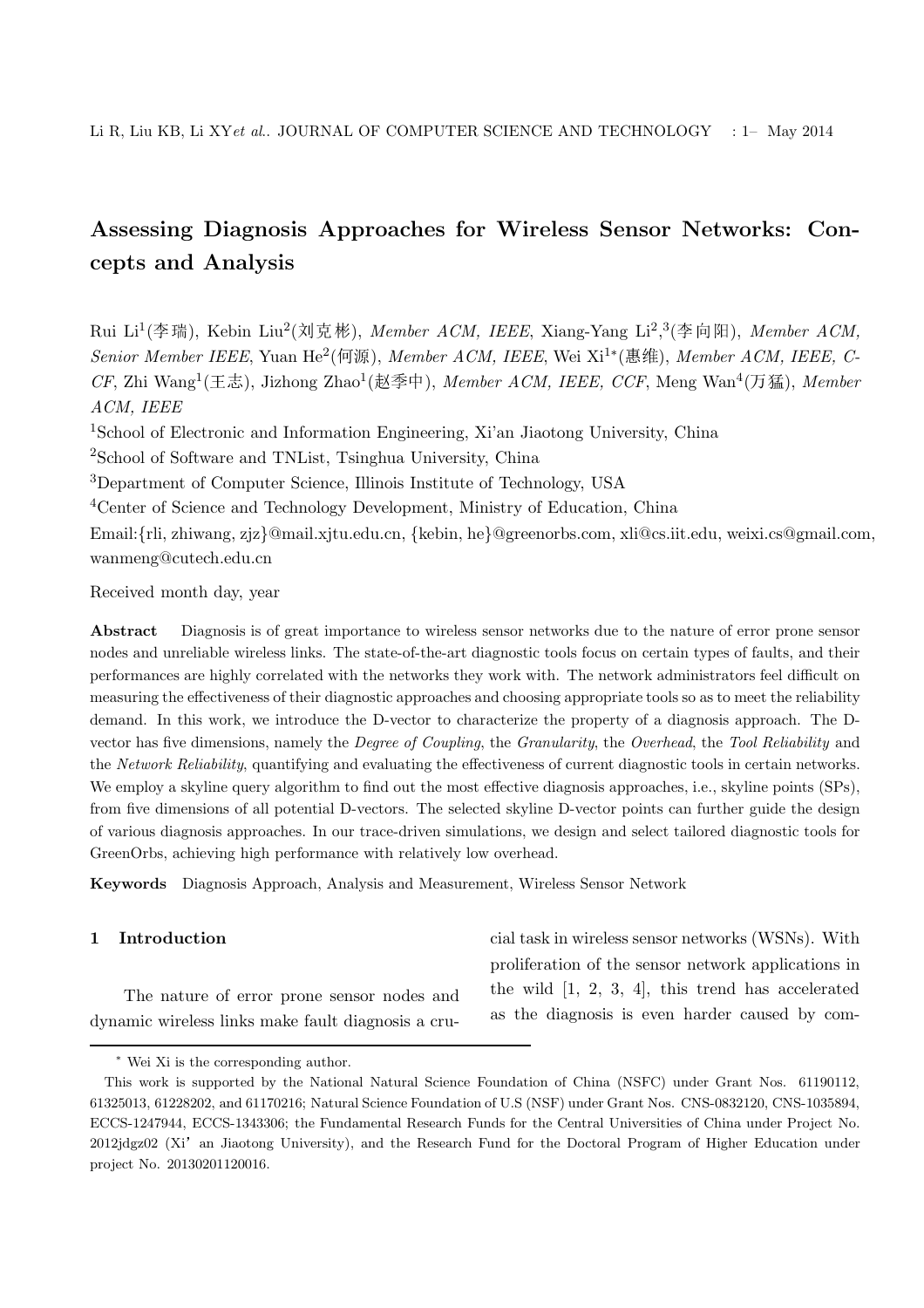plex topography and dynamic environmental factors [5, 6, 7]. Various debugging and diagnostic tools have been proposed, aiming at detecting different types of network faults, for instance, Declarative Tracepoints [8] and Clairvoyant [9] focus on debugging software bugs. Leveraging the periodically collected network state information, Sympathy [10] and PAD [11] deduce failures in sensor networks with rule-based and inference-based approach respectively. Dustminer [12] tries to uncover failures resulting from interactions between different components.

Diagnosis approaches are different from each other in many aspects, such as, the types of failures they tackle, the information they use in fault deduction process, the reliability they own under varying system settings, and the like. For example, some diagnostic tools deliver diagnosis information using initial network protocols, so network failures lead to incomplete information for the diagnosis engine and thus inaccurate judgments. These approaches work well in a reliable network. They, however, may experience significant performance degradation when more failures occur. In contrast, diagnostic tools using out-bound information can avoid such problems. A comprehensive understanding of the diagnosis approaches is indeed necessary for evaluating and selecting diagnosis tools as well as guiding the future design.

In this work, we propose a framework for modeling the features of diagnosis approaches in wireless sensor networks. We present a D-vector to specify the property of a diagnostic tool. The D-vector includes five dimensions, the Degree of Coupling, the Granularity, the Overhead, the Tool Reliability and the Network Reliability. Each dimension characterizes the diagnosis tools from one angle. Besides, different dimensions are innercorrelated. Under this framework, each diagnostic tool can be denoted by a D-vector, and all D-

# 2 *J. Comput. Sci. & Technol., May. 2014, ,*

vectors form a set of diagnosis approaches. For example, the diagnosis approach which can detect all types of failures with zero overhead cannot be achieved based on current techniques. A following question is whether we can find all potential diagnosis solutions based on the existing efforts in this field, in other words, all kinds of diagnosis tools (represented by D-vectors) that can be achieved by appropriate selection and combination of current schemes.

We further propose to derive constraints by mining the correlations among different dimensions. According to these constraints, we find the set of D-vectors corresponding to the properties of all potential diagnosis approaches. We conduct a skyline search on this set for the skyline points. The skyline points indicate the best properties a diagnosis tool can achieve. That is, all the other points are dominated by at least one skyline point which means the diagnosis tool corresponding to the skyline point is no worse than the tool correspond to a normal point in all dimensions. This result gives a guidance in the diagnostic tool selection. D-vectors which violate constraints denote the properties of diagnosis tools that cannot be achieved at present. These D-vectors figure out the direction of future designs. The main contributions of this work are summarized as follows.

- 1. To the best of our knowledge, this is the first work on exploring the principal factors and inner-correlations to characterize various diagnostic tools. And the first step towards better understanding diagnosis approaches in terms of the Degree of Coupling, the Granularity, the Overhead, the Network Reliability and the Tool Reliability.
- 2. We introduce D-vectors to model the properties of different diagnosis approaches and analyze the cause-and-effect diagram, so as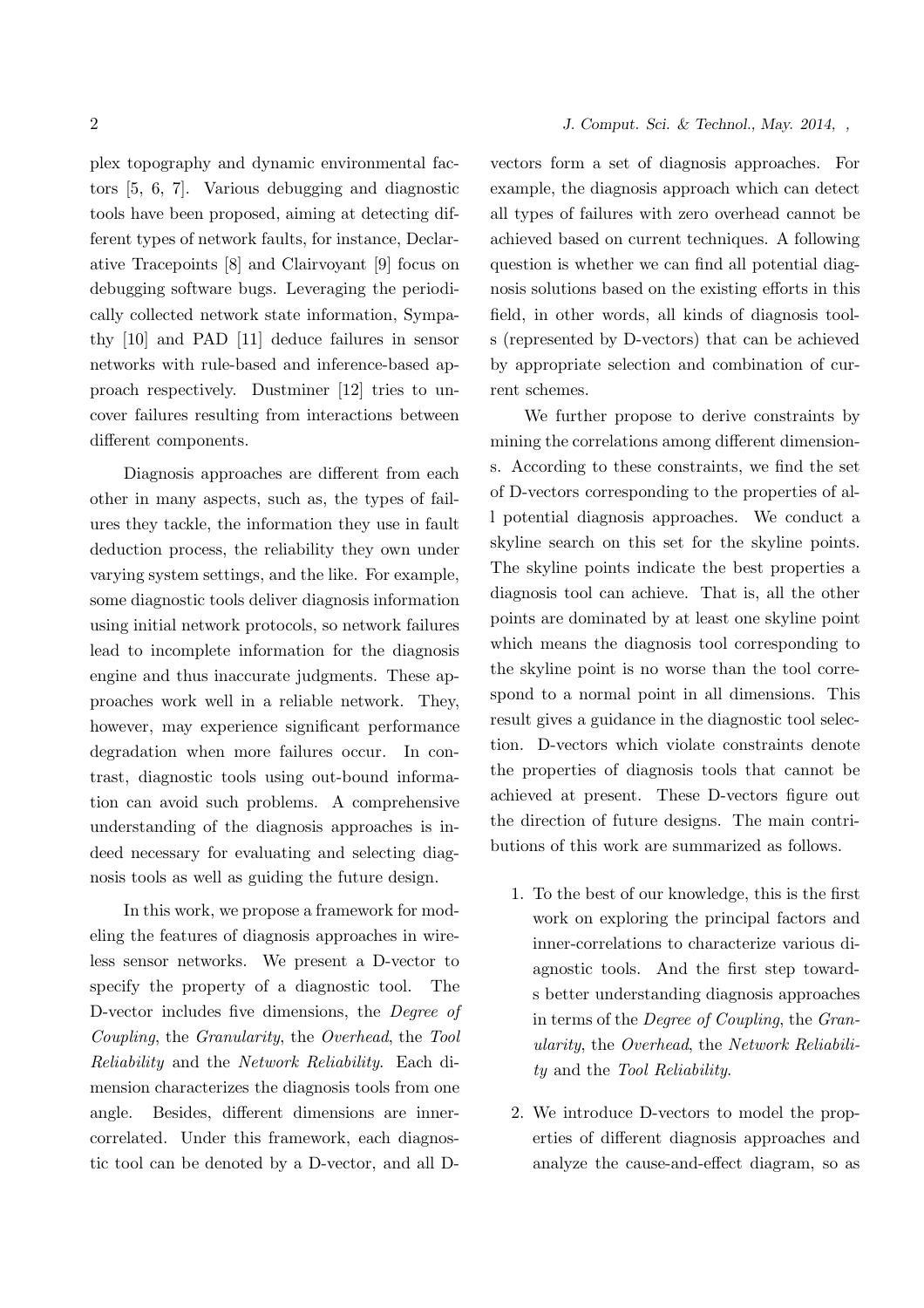to give the potential D-vector points in the space of diagnosis approaches.

3. By employing a skyline query algorithm, called NNS, and real trace-driven simulations, we can figure out the most effective diagnosis approaches, and thus give the future design guidance to diagnosis issues.

The remainder of this paper is organized as follows. Related works are illustrated in Section 2 and motivations of this work in Section 3. In Section 4, we define a D-vector, and quantify five principal factors that can form the D-vector. Section 5 analyzes the constraints of a D-vector by exploring the correlations of five factors. Section 6 contains skyline query algorithms to search the skyline points so as to find the most effective diagnosis approaches and Section 7 gives experimental results and analyzes the future design of diagnosis tools. Section 8 concludes this paper and gives future works we may further study.

# 2 Related Works

Most debugging tools [13, 14] target finding software bugs in sensor nodes, are considered as pre-deployment diagnosis. Declarative Tracepoints [8] reports a debugging system, which could automatically watch program states to detect bugs. Clairvoyant [9] enables the code-level debugging for WSNs which allows users remotely execute debugging commands such as step and breakpoint. Debugging tools are effective at finding network failures, however, in cost of incurring huge control message, they can bring relatively high overhead.

Operating period diagnosis attracts many efforts. MintRoute [15] visualize the network topology by collecting neighbor tables from sensor nodes. SNMS [16] constructs network infrastructure for

logging and retrieving state information at runtime and EmStar [17] supports simulation, emulation and visualization of operational sensor networks. Sympathy [10] actively collects metrics from sensor nodes and determines the root-causes based on a tree-like fault decision scheme. PAD [11] reports the concept of passive diagnosis which leverages a packet marking strategy to derive network state and deduces the faults with a probabilistic inference model. TinyD2 [18] is a self-diagnosis tool, which combine the view of the node itself to the diagnosis process.

Post-deployment diagnosis are usually logbased analysis, e.g., Dustminer [12] focuses on troubleshooting interactive bugs by mining discriminant patterns from the logs on sensor nodes. Powertracing [19] uses current patterns to classify bugs into various types, however, it is an independent diagnostic tool that do not need network statistical data and loosely coupled with the network itself.

Skyline query is considered as a promising technique in multi-criteria optimization process in database community. The intuitive method, such as BNL [20], to computes the skyline is to compare each point q with other points, if q is not dominated by other points, then  $q$  is part of the skyline. Bitmap [21] technique encodes in bitmaps all the information required to decide whether a point is in the skyline. NN [22] and BBS [23] are both skyline query algorithms based on nearest neighbor search strategies. Since we do not care about the I/O performance and the CPU usage, we choose a nearest neighbor based skyline query algorithm for efficient to implement.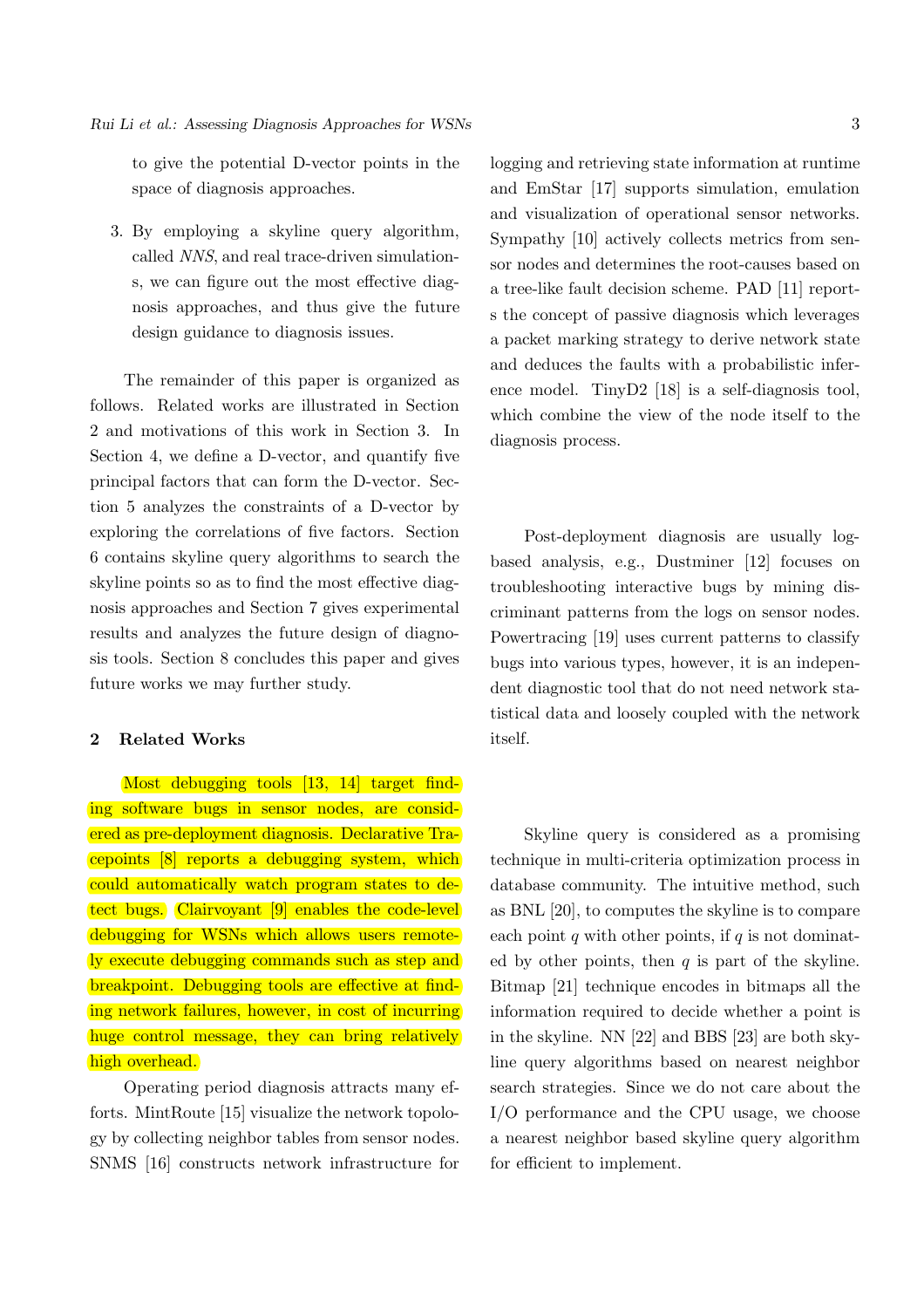

Fig. 1: Three types of failures that mainly appear in GreenOrbs system.

#### 3 Motivation

To reveal the factors that influence the diagnosis performances, we introduce some basic observations in GreenOrbs [24] system. Fig. 1 classifies the failure types that appear in the system. For network diagnosis, many approaches have been developed to tackle a certain type of failures. However, if without domain knowledge, how can we choose diagnostic tools for network diagnosis? We further give our observations and summarize the principal factors that influence the choice of diagnostic tools.

**Observation 1.** We can distinguish node failure and network failure by data values changes and data quantity changes, node failure can only influences the data values, but network failure can result in changing the number of packets. As shown in Fig. 2, the number of transmissions varies from each other on different node, that may indicate the node failures appear in the network. However, Fig. 3 illustrates the packets received by sink during 48 sample period, that the severe network failures occur at sample point 3, 8 and 9.

Observation 2. Many symptoms are necessary conditions for the failure causes but not sufficient conditions. As shown in Fig. 4, packet loss is a necessary condition for three types of failures causes, therefore, the combination of several necessary conditions may form the sufficient conditions of a certain failure.

From above observations, we discuss the main factors that influence the diagnosis results that comes from the intrinsic nature of different diagnosis approaches. We classify the root causes that can influence the diagnosis results into five main factors. And the five factors are inner-correlated with each other as shown in Fig. 5, which are established with cause-and-effect diagram [25].

The network reliability and diagnostic tool reliability influences each other. If the network reliability is high enough, we do not need more effective diagnostic tools. And if the network reliability is low, we cannot rely on the network data, so we need an independent diagnostic tool and the diagnosis approach should not collect more information from the network itself. Fig. 5 elaborates that Tool Reliability and Degree of Coupling both influence the Network Reliability. However, the Tool Reliability only affected by the *Network Reliability*.

Since the effective diagnosis approaches is restricted by the information types that collected from sensor networks, the effective diagnosis information Overhead is affected by Granularity and Degree of Coupling.

The *Degree of Coupling* is affected by the *Net*work Reliability, they influence each other, since the Network Reliability decides the reliability of the data collected from the network, without reliable data, the diagnosis approach is useless, so if the Network Reliability is low, we do not need the diagnostic tool high coupled with the network.

The Granularity influences the diagnosis results, but it is not affected by other factors. Since that the Granularity determines the capability of diagnosis approaches, with more fine-grained granularity of diagnostic information, the diagnosis results can be more accurate.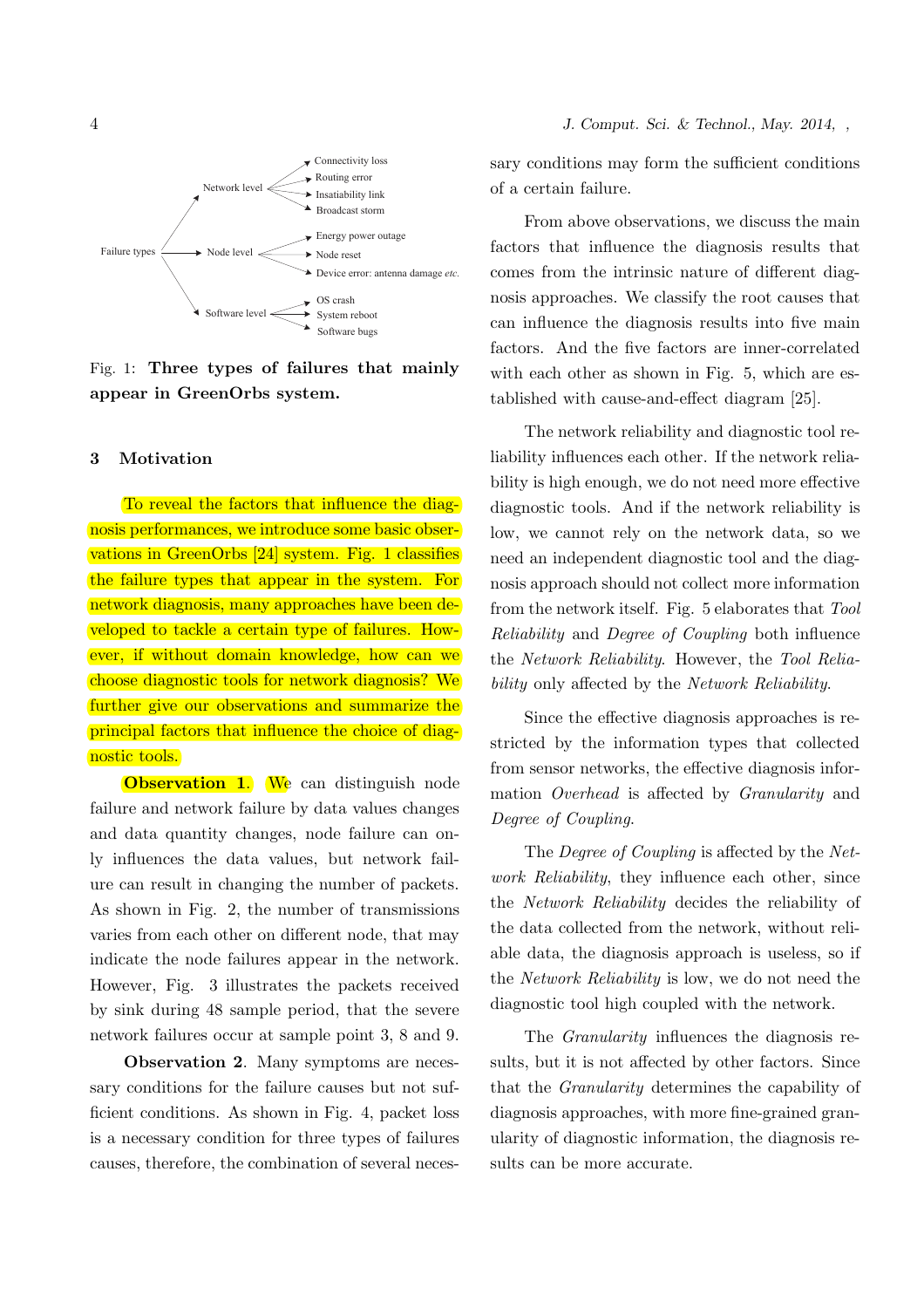



Fig. 2: Number of Transmissions on different Fig. 3: Packets received over continuous samsensor nodes in GreenOrbs system ple period during five days



Fig. 4: Causes of packet loss. Packet loss is a necessary condition for three types of failures, however, the combination of several necessary conditions may form the sufficient conditions of packet losses.



Fig. 5: Cause-and-effect diagram of diagnosis results. It shows five factors that influence the diagnosis results in WSNs. Smaller arrows connect the sub-causes to major causes, and reflect the inner-correlations among five factors.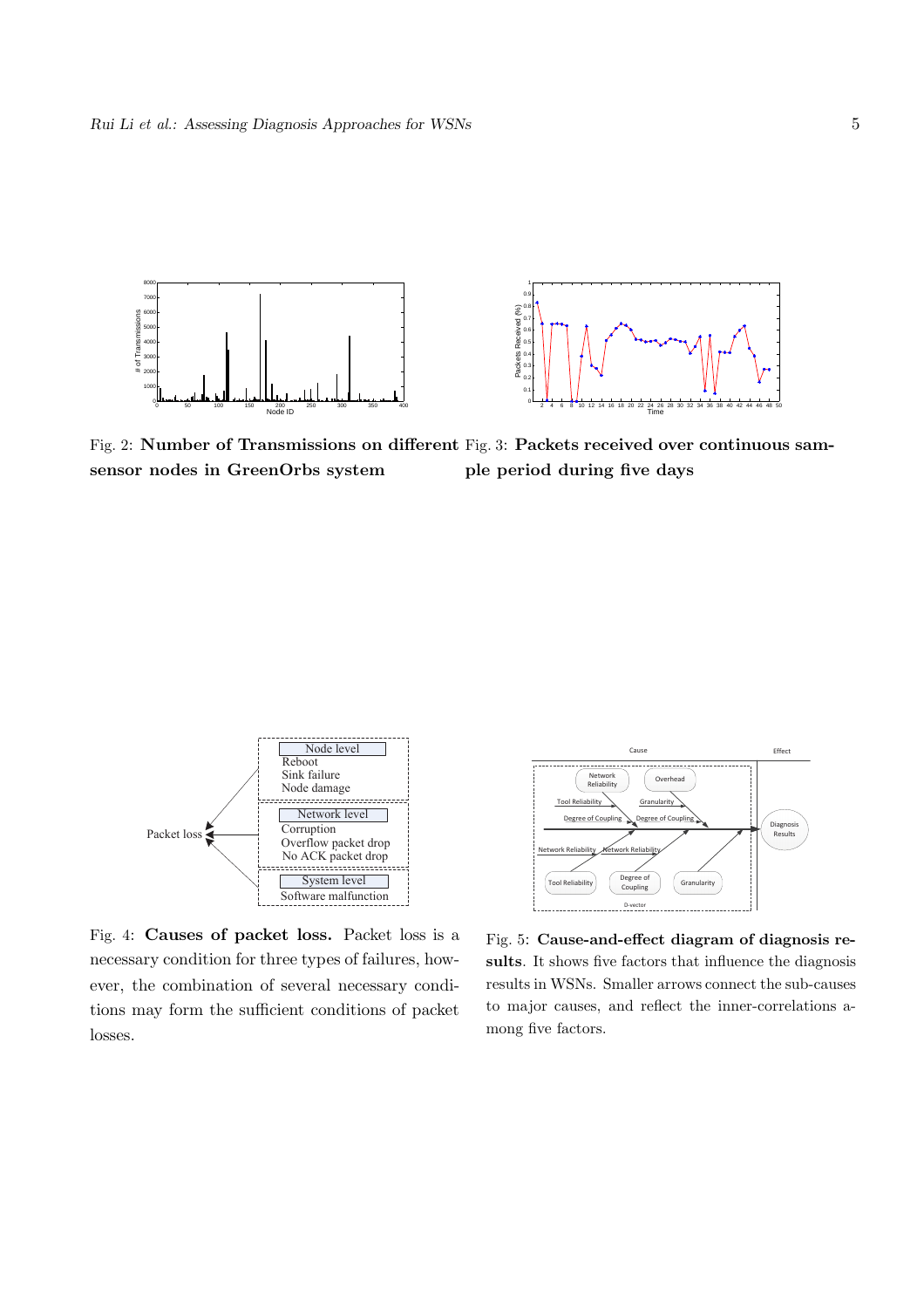## 4 Quantification of D-vector

The five main factors that may affect the diagnosis result of a diagnosis approach, and they are correlated with each other since the intrinsic nature of diagnosis approaches. In this section, we aim to quantify the main factors as to indicate various diagnosis approaches effectively.

#### 4.1 Definition of a D-vector

We define a D-vector to specify the property of a diagnosis approach, which contains five principal dimensions. The five dimensions are the five factors that influence the diagnosis result of a certain application, and Fig. 5 describes the causeand-effect diagram. A D-vector is formed to represent a certain diagnosis approach, however, not each D-vector corresponds to an existing diagnosis approach.

We further analyze the five factors that influence the property of a diagnosis approach. In order to elaborate the relationship between sensor networks and diagnostic tools, we introduce Degree of Coupling to indicate the extent, to which a diagnostic tool and a sensor network are coupled, namely the amount of effective information a diagnostic tool needs to collect from the sensor networks. We then use entropy to quantify the effective information that the diagnostic tool collects from the sensor network for diagnosis.

#### 4.2 Degree of Coupling

Degree of Coupling is introduced as a first step to quantify the information collected by diagnostic tools from sensor networks. Since the interactive effects between sensor networks and diagnostic tools are complicated, the difficulties exist in quantifying the correlation between two parts. As a result, we introduce Degree of Coupling to measure the interaction between diagnostic tools and sensor networks. For ease of expression, we use D-C to denote Degree of Coupling in the rest of this paper.

The diagnostic tools always need to collect information as input to uncover faults. Different diagnostic tools need different information types. For example, source level debugging tools [8, 9] do not need any operational period network information, but need global state information as input. The approach for each tool to get diagnostic information is quite different. How much effective information a diagnostic tool can get from the sensor network and how much overhead does a tool needs to collect diagnostic information? We need to find a quantitative metric for all the tools to have a unified criterion and calculate the effective information that a diagnostic tool needs.

We introduce mutual information to measure how much information a tool collects. Note that different diagnostic tools collect different types of information. Inputs of the diagnostic tools bound the diagnosis granularity. We then use entropy to illustrate the uncertainty with the diagnostic information. If the diagnostic tools collect information without noise; the information can be calculated as the entropy of the source information, which is defined by,

$$
H(X) = -\sum_{i} P(x_i) \log P(x_i) \tag{1}
$$

 $P(x_i)$  is the probability of the *i*-th variable that source information may hold. However,  $H(X)$ is entropy of the source information. The source information usually contains noise, and we use  $I(X; Y)$  to denote the information that the diagnostic tools can get from source information, the  $I(X; Y)$  is the mutual information and can be calculated below,

$$
I(X;Y) = H(X) - H(X|Y)
$$
 (2)

Where,  $H(X|Y)$  is conditional entropy, for the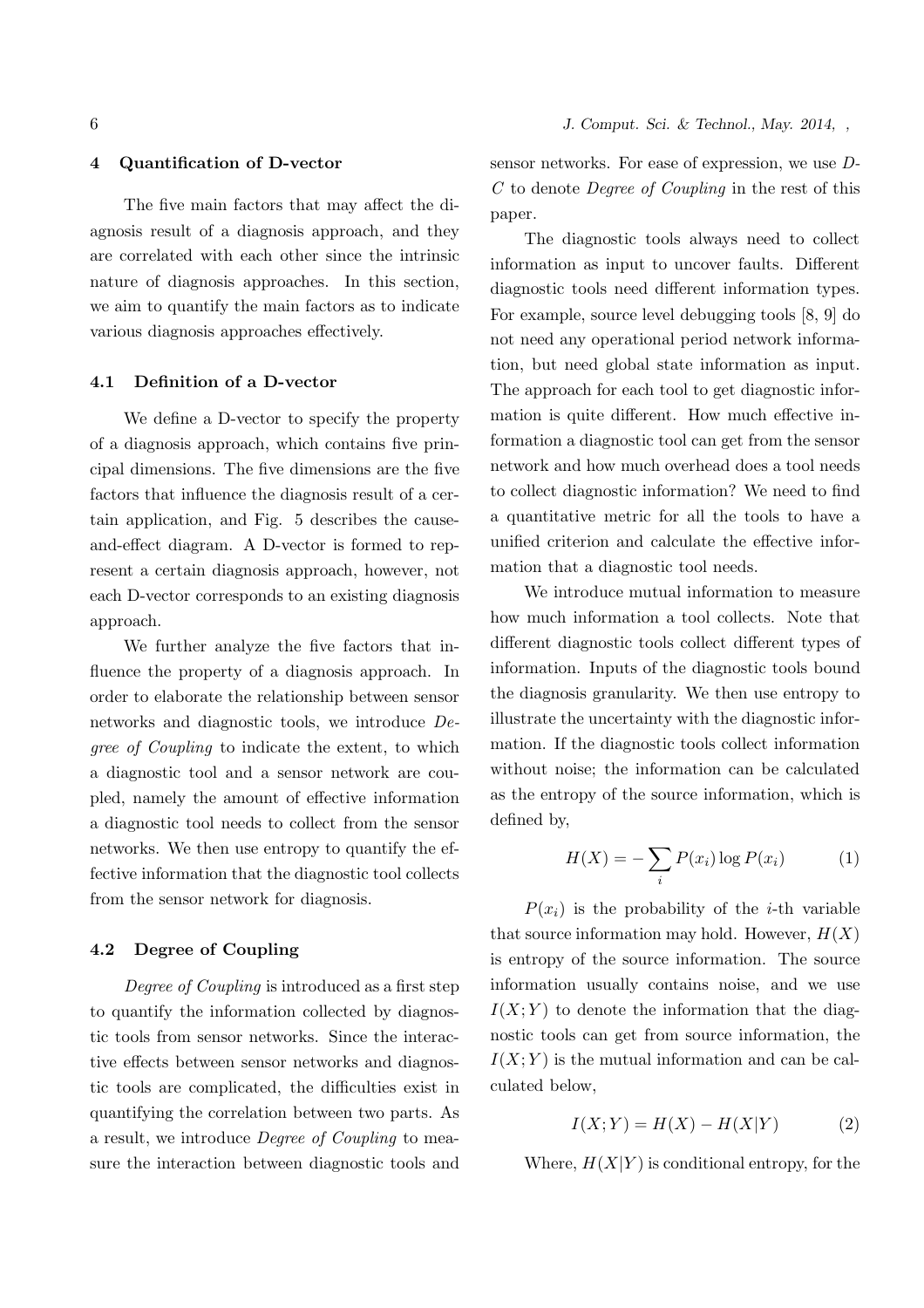| Symbol                                                 | Definition                                                                                                                     |  |
|--------------------------------------------------------|--------------------------------------------------------------------------------------------------------------------------------|--|
| Degree of Coupling                                     | the amount of effective information a diagnostic<br>tool needs to collect from the sensor network                              |  |
| $R_{sensor}$                                           | network reliability that can be measured by net-<br>work yield                                                                 |  |
| $R_{diag}$                                             | diagnostic tool reliability relies on the true pos-<br>itive and true negative diagnosis results                               |  |
| Granularity                                            | the diagnostic information that diagnostic tool<br>collected                                                                   |  |
| Overhead                                               | calculated by the diagnostic information traffic<br>over total traffic during a sample period                                  |  |
| H(X)                                                   | Entropy of source information $X$                                                                                              |  |
| $N_s = \{N_{s1}, N_{s2}, \ldots,$<br>$N_{sm}$          | information source statistical set, where $N_{si}$ is<br>the traffic of different features during observa-<br>tion period      |  |
| $N_d = \{N_{d1}, N_{d2}, \ldots,$<br>$N_{dk}$          | the destination of all information set for diagno-<br>sis purpose                                                              |  |
| $N_p = \{N_{p1}, N_{p2}, \ldots, N_{p4}\}$<br>$N_{pl}$ | specified statistical set of diagnostic tools during<br>the observation period                                                 |  |
| $t$ <sub>-pos</sub>                                    | number of true positives in diagnosis results                                                                                  |  |
| $t$ neg                                                | number of true negatives in diagnosis results                                                                                  |  |
| D-vector                                               | $(DC, R_{sensor}, R_{diag}, \text{ Granularity}, \text{Overhead})$<br>quintuple to indicate a specific diagnosis ap-<br>proach |  |

Table 1: Useful Notations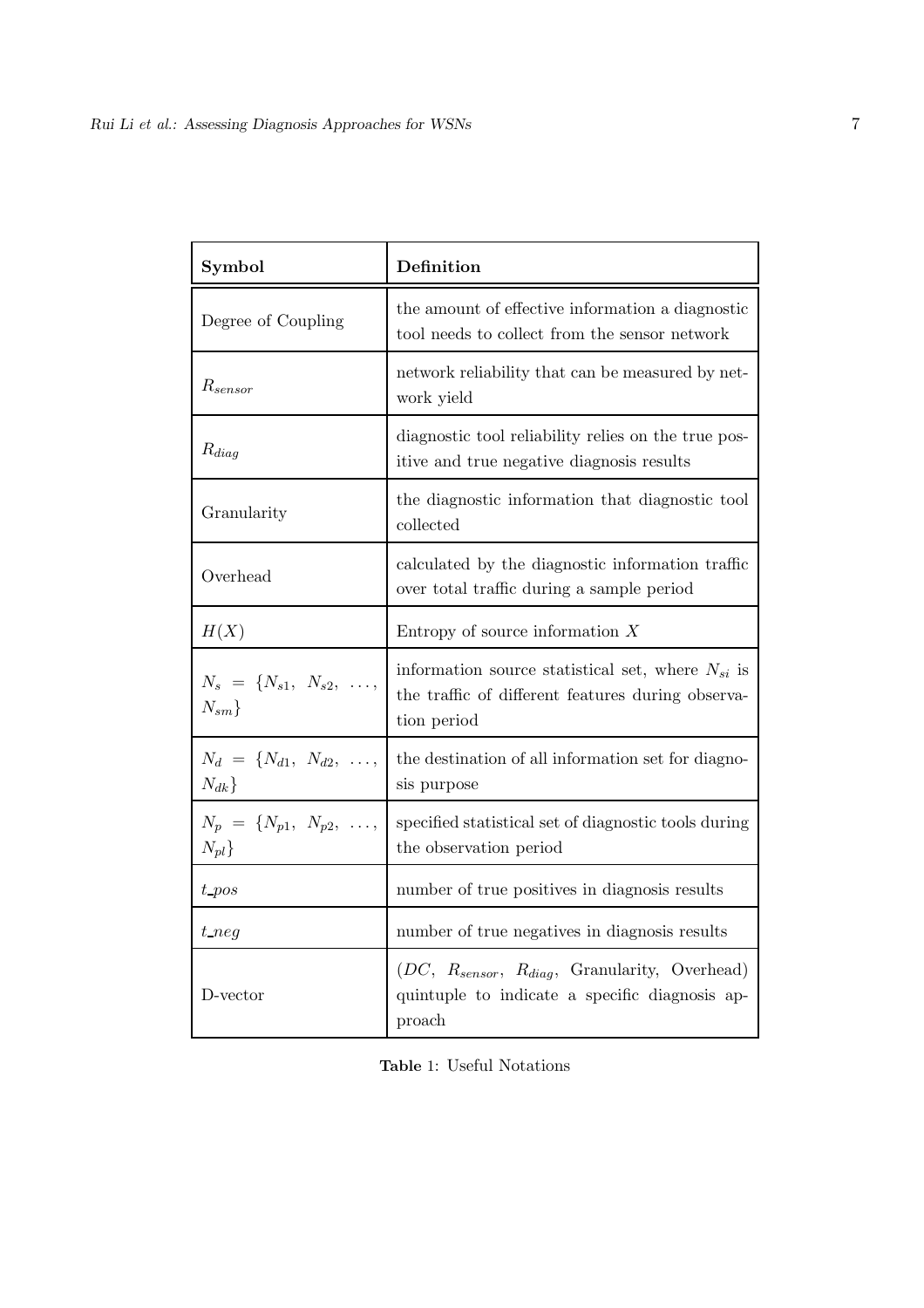## 8 *J. Comput. Sci. & Technol., May. 2014, ,*

discrete information the  $H(X|Y)$  can be illustrated as,

$$
H(X|Y) = -\sum_{i} \sum_{j} P(x_i, y_j) \log P(x_i|y_j) \quad (3)
$$

We address that  $I(X; Y)$  has three properties,

- Non-negative property, i.e.  $I(X;Y) > 0$ , where the equality holds if and only if the sending information and receiving information are independent.
- Mutual information is no greater than the source information entropy, i.e.  $I(X;Y) \leq$  $H(X)$ , when there is no noise in channel, the  $I(X; Y)$  equals to  $H(X)$  in numerical value.
- Symmetry property, that means the mutual information is equal to source information and destination information.

For the continuous information of  $I(X; Y)$ , it can be calculated through the generation of discrete information, and hold the same property with the discrete situation,

$$
H(X) = -\int P(x) \log P(x) dx \tag{4}
$$

$$
I(X;Y) = \iint P(x,y) \log \frac{P(x,y)}{P(x)P(y)} dx dy \quad (5)
$$

Definition 1. For the entire network system, we can model the source information statistical set as  $N_s = \{N_{s1}, N_{s2}, ..., N_{sm}\},$  where  $N_{si}$  is the network traffic of different features during the observation period, the destination of all information set for diagnostic purpose is  $N_d = \{N_{d1}, N_{d2}, \ldots,$  $N_{dk}$ , where  $N_{di}$  is the traffic of all information collected from the sensor network.  $N_p = \{N_{p1},$  $N_{p2}, \ldots, N_{pl}$ , is the specified statistical set of diagnostic information, where  $N_{pi}$  is the traffic of different diagnostic tools during the observation period.

From definition 1 and equation 1, we can describe the feature entropy of above three statistical information sets as follows,

$$
H(N_s) = -\sum_{i=1}^{m} \left(\frac{N_{si}}{S_1}\right) \log\left(\frac{N_{si}}{S_1}\right) \tag{6}
$$

$$
H(N_d) = -\sum_{i=1}^{k} \left(\frac{N_{di}}{S_2}\right) \log\left(\frac{N_{di}}{S_2}\right) \tag{7}
$$

$$
H(N_p) = -\sum_{i=1}^{l} \left(\frac{N_{pi}}{S_3}\right) \log\left(\frac{N_{pi}}{S_3}\right) \tag{8}
$$

Where,  $S_1 = \sum^m$  $\sum_{i=1}$  $n_{si}, S_2 = \sum$ k  $\sum_{i=1}$  $n_{di}, S_3 = \sum$ l  $\sum_{i=1}$  $n_{pi}$ illustrates the collected information traffic during the observation period. Equations 6, 7 and 8 show the entropy of source information observed from sensor networks, the entropy of sink side information, and the entropy of diagnostic tools' input, respectively. The value of feature entropy lies in the range  $[0, log N]$ . When  $n_i$  is closely the same event the value is approximate 0, when distribution of the feature is maximized, the value is approximate to  $log N$ , i.e.  $n_1 = n_2, ..., = n_i$ .

Therefore, we can calculate the distribution of entropy for each diagnostic tool in order to get DC. We use feature entropy of each diagnostic tool as to quantify  $DC$ , when the feature entropy is large, that means the diagnostic tool need more effective information from sensor networks. i.e. the DC is large, and vice versa. Then DC can be calculated as follows,

$$
DC = \frac{H(N_p) - H(N_p|N_d)}{H(N_s) - H(N_s|N_d)}\tag{9}
$$

where  $DC$  is the ratio of the effective input information for the diagnostic tools to all information collected from the sensor networks.

#### 4.3 Network Reliability

The network reliability is one of the major factors that influence the selection of diagnosis ap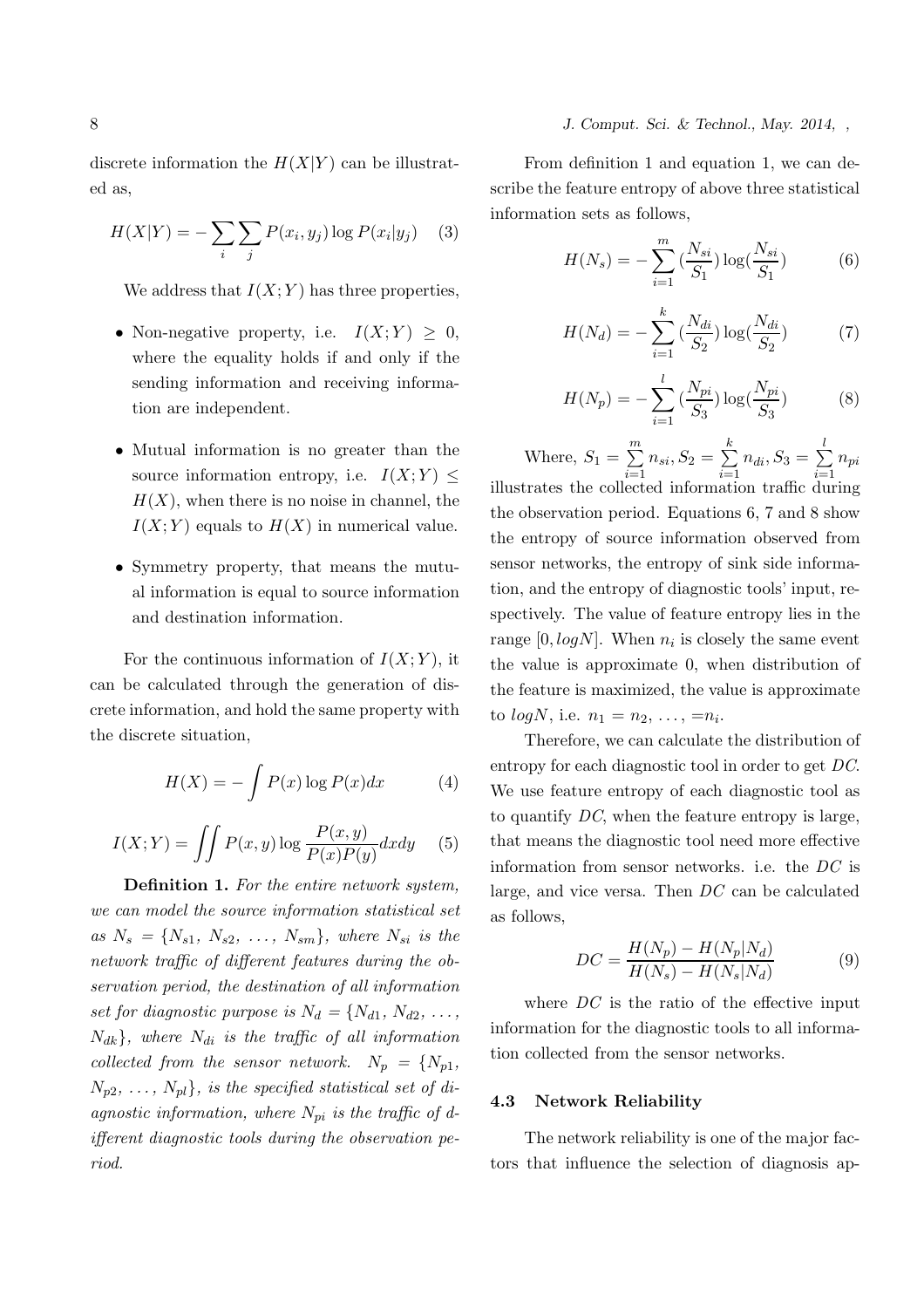proaches. The sensor networks suffer from different types of failures during the deploy period. If the network reliability is high enough, we do not need to care about the DC of the diagnostic tool. Then, how to measure the reliability of sensor networks?

Yield [26] is the metric of data quality that collected from sensor networks. The node yield measures the quality of each node, while the network yield measures the quantity of the entire sensor networks. The node yield can be calculated as follows,

$$
Yield_i = \frac{\# \text{ of packets received by sink from } i \text{ during } p}{\# \text{ of packets sent by } i \text{ during } p}
$$
\n(10)

Where  $i$  is the node ID, and  $p$  is a observation period. The network yield is calculated by,

$$
Yield = \frac{\# \text{ of packets received by sink during } p}{\# \text{ of packets sent by all nodes during } p}
$$
\n(11)

We use *yield* to measure the network reliability, and we adopt network yield as a key component of network reliability. We can calculate different network *yield* for various applications. In our case studies, we will adopt *network yield* combined with node yield as our metric to evaluate the network reliability. Therefore, network reliability, denoted by  $R_{sensor}$ , is influenced by the *network yield* and node yield. The threshold  $R_{sensor0}$  is specified in different sensor network applications as tailored to diverse purposes.

In most sensor networks the value of  $R_{sensor}$ is equal to the value of network yield. However, in a small portion of sensor network applications, all nodes are one hop to sink node since such that the fidelity of data can be guaranteed. And for this kind of sensor networks, the network yield can usually be easily guaranteed. So we adopt average node yield instead of network yield to represent  $R_{sensor}$ .  $R_{sensor}$  can be calculated by,

$$
R_{sensor} = \frac{1}{n} \sum_{i=1}^{n} Yield_i
$$
 (12)

Where  $Yield_i$  is the node yield of each node.

#### 4.4 Tool Reliability

For all kinds of sensor network applications, we can obtain the diagnostic information through many ways, like through the sensor network itself, the extra field from the data packets, or get information from sniffer nodes that can overhear the network status. Whatever methods that diagnosis approaches adopt, they all need information as input to unveiling the faults that occurred in sensor networks.

There are three main approaches that used in diagnostic tools. The first approach is inference of the faults with various inference algorithms, using data collected from sensor networks. The second choice is rule based diagnosis using decision trees to decide where the faults locate. The third way, or the most frequent way, to deal with performance degradation in every sensor network is the administrators to monitor the network and use domain knowledge to judge if there were faults happened in sensor networks. Manually detection is laborious but effective, since many faults are hidden or hard to detect by one or two specific diagnostic tools but easy to detect by administrators.

As we have addressed, the capabilities of diagnostic tools are bounded due to the constraints on information each tool adopt in diagnosis, which is shown in Table 2.

Nevertheless, we need to illustrate the tool reliability. For instance, the tool reliability, such as Sympathy and Declarative Tracepoints, are detecting different faults. The Sympathy may be of a high reliability using the information collected from the se nsor networks. However, the Declara-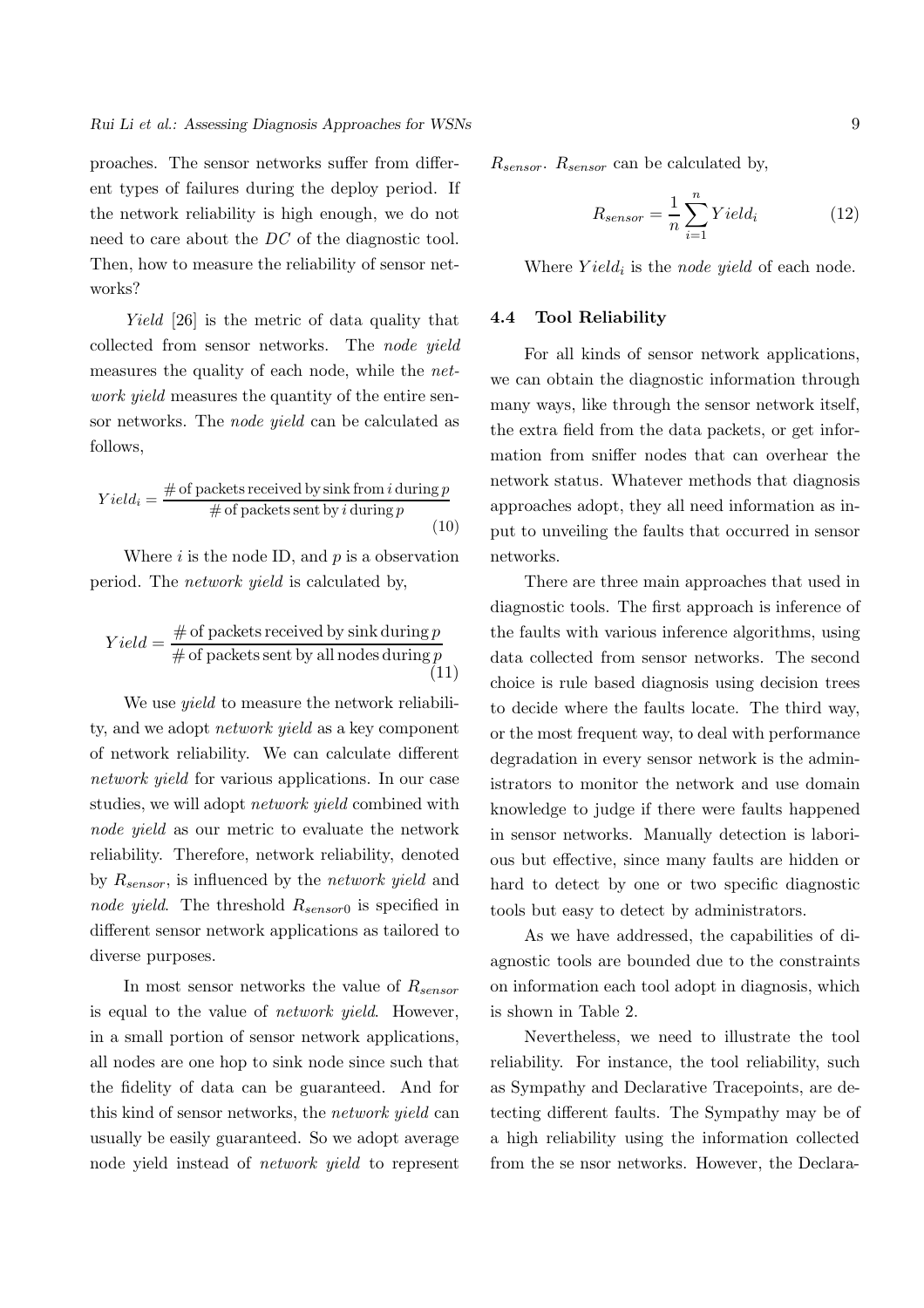| <b>Fault Types</b> | Information<br><b>Types</b> | Recovery<br>Methods                | Diagnostic Tools                             |
|--------------------|-----------------------------|------------------------------------|----------------------------------------------|
| Node, Link         | Out-network                 | Node reboot, N-<br>ode replacement | PAD, Powertracing                            |
| State              | In-network                  | Network or node<br>reconfiguration | Sympathy, TinyD2                             |
| Source code        | Global                      | Code<br>correction<br>or rewrite   | Declarative<br>Trace-<br>points, Clairvoyant |

Table 2: Typical diagnostic tools that can detect certain types of faults.

tive Tracepoints detect faults in code lines, which cannot use the diagnostic information parsed from the common data packets.

Therefore, a unified metric to measure tool reliability is even harder to establish with a same set of information for the specified sensor networks they get. We just simply choose the reliability of each tool under the same condition of different granularity and the reliability is calculated by,

$$
R_{diag} = \frac{t_{pos} + t_{neg}}{pos + neg} \tag{13}
$$

Where  $t_{\text{pos}}$  is the number of true positives in diagnosis results, and  $t$  neg is the number of true negatives. The pos is the number of positive results of the diagnostic tools and neg is the number of negative results of the diagnostic tools. Equation 13 denotes the accuracy of diagnosis results in sensor networks and we adopt this accuracy as the tool reliability, since the accuracy indicates the diagnosis results effectively.

## 4.5 Granularity & Overhead

Granularity measures the capability of a diagnosis approach. For different diagnosis approaches, the diagnosis granularity is bounded by the input information types, i.e. the granularity basically determines the capability of each diagnostic tool. As Table 2 describes, we can derive three levels of information granularity, namely in-network statistical data, out-network statistical data, and global information data. How to classify each diagnosis approach into different levels?

We formalize the three levels into three discrete values, and the granularity is the nature of each diagnosis approach, since the information collected for each tool is already determined by the approach itself. For different diagnostic tools and granularity they have, we obtain the results in Table 3.

The overhead usually defined as the amount of control packets for diagnosis. Nevertheless, the cost of diagnosis approach is considered as the traffic overhead combine the hardware cost. As most diagnosis approaches are relatively high coupled with sensor networks, and do not need any extra hardware, we simplify the overhead contains traffic overhead only. If a diagnostic tool contains extra hardware equipment, we ignore the traffic

<sup>\*</sup>The Powertracing holds a  $DC$  of 0, since the diagnostic tool is an independent system and it does not need statistical data from sensor nodes.

<sup>†</sup> Some of these tools are debugging tools and they are used before sensor networks are deployed. They rely on exchange messages with sensor networks, that may cause more overhead.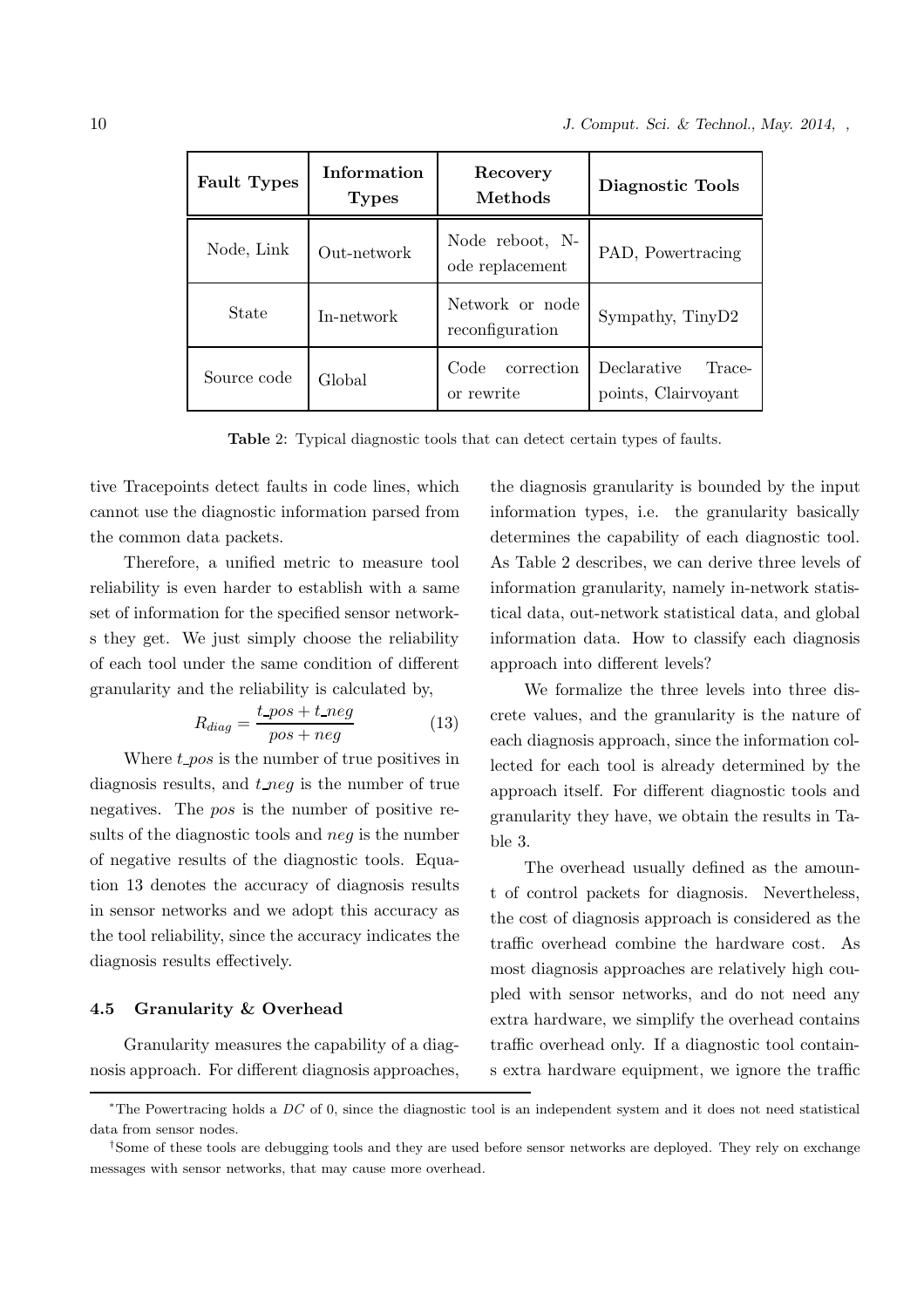*Rui Li et al.: Assessing Diagnosis Approaches for WSNs* 11

| Granularity       | DC            | Diagnostic Tool                                   |
|-------------------|---------------|---------------------------------------------------|
| Out-network $(3)$ | Relative high | PAD, Powertracing*                                |
| In-network $(2)$  | Relative fair | Sympathy, TinyD2                                  |
| Global(1)         | Relative low  | Declarative Tracepoints, Clairvoyant <sup>†</sup> |

Table 3: Granularity of each diagnostic tool is determined by the information types they collected from the sensor networks

overhead and simply set the traffic overhead equals to 1.

In this study, we define the overhead is calculated by the diagnostic information traffic over total traffic during a sample period, and it ranges from 0 to 1.

#### 5 D-vector as a Property Set

In this section, we explore the five factors as a whole property set (D-vector) for indicating diagnosis approaches. Furthermore, we illustrate the potential D-vector points, that are restricted by the inner-correlations among the five factors.

#### 5.1 Impact factors of D-vector

In this section, we explore the correlations among the five factors that restrict the potential Dvector points. In section 3, note that the Granularity and the DC both influence the Overhead. Since the granularity determines the capability of a certain diagnosis approach, when granularity is more fine-grained, more diagnostic information types are needed, that cause relatively high overhead. On the contrary, if the Overhead is relatively high, we cannot derive the Granularity is more fine-grained. If the DC is relatively high, the diagnosis overhead must be relatively low, and vice versa. However, the Overhead cannot influence the DC.

The Network Reliability is influenced by the

DC and the Tool Reliability. The DC has a negative impact on the Network Reliability, while the Tool Reliability has a positive impact on the Network Reliability.

A D-vector denotes the property of a diagnostic tool. If there exists a chosen diagnosis approach, the candidate D-vector point refers to the best diagnosis approach we can achieve at present, and the future designs accompany with the selected diagnosis approach of a specific D-vector that can dominate all existing tools.

Table 3 shows the Granularity and DC of typical diagnostic tools. We can find that PAD is less effective than other diagnostic tools. But that is not always the fact. PAD has relatively low D-C than other diagnostic tools. That means PAD slightly relies on the statistical information collected from the sensor network. It is more tolerant to faults than other diagnostic tools, which heavily rely on the network statistical data.

We claim that D-vector is pragmatic for characterizes the properties of diagnosis approaches, and of real usability for design and selection of diagnostic tools. To better understand D-vector, we give our trace-driven simulations and evaluations of different diagnostic tools in real prototype in Section 7. Although most existing works focus on designing and developing diagnostic tools, guiding design of diagnostic tools are of importance to all applications.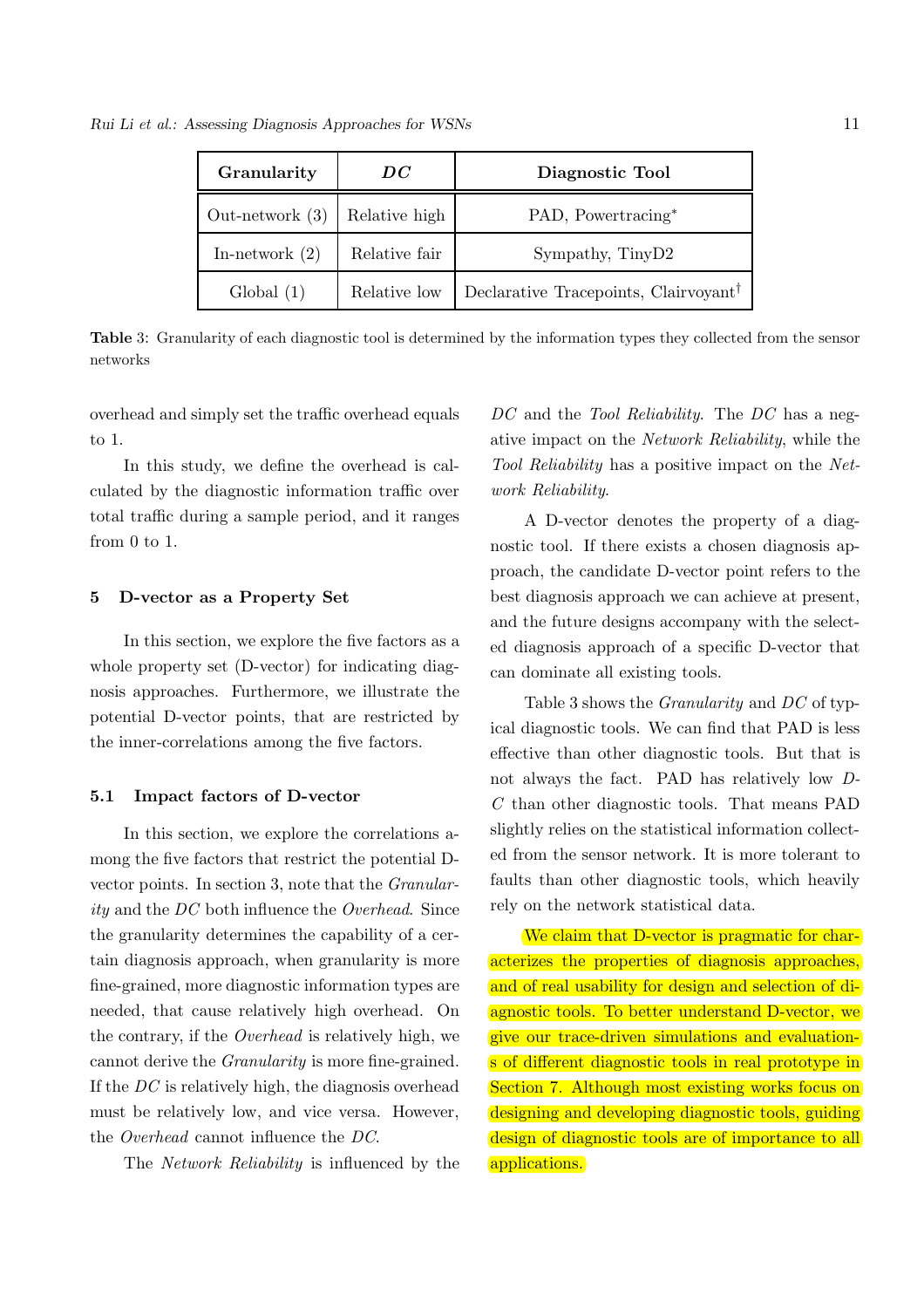#### 5.2 Constraints of DC and Granularity

From Table 3 and analysis, we can get two important constraints.

Constraint 1: The DC indicates how diagnostic tools are coupled with sensor networks. When the value of DC gets larger, the diagnostic tools become less effective.

The constraint 1 is easy to validate. If diagnostic tools rely more on network information, the higher uncertainty of the diagnosis results they will be. Since the diagnostic information is not always available due to error-prone nature of sensor nodes and dynamic characteristics of network environment. If the reliability of sensor networks is high, we can select diagnostic tools with high DC, since it could meet the requirements we set (the parameters are specified by the administrators or the users) and have relatively low overhead. (When DC gets larger, the *Overhead* of most diagnostic tools becoming smaller.)

Constraint 2: The capabilities of diagnostic tools are restricted by the Granularity they own, and the Granularity is of importance to coarsegrained selection of diagnostic tools.

The constraint 2 can be inferred from the diagnostic tools. Firstly, the capabilities of diagnostic tools are restricted since the *Granularity* is determined by the input of diagnostic information. However, each diagnostic tool aimed at unique failure due to information type constraints. Secondly, the Granularity can help coarse-grained selection of diagnostic tools. Without enough information types, the specific faults cannot be detected. Henceforth, the Granularity also restricts the capabilities of diagnostic tools, we cannot uncover source code level faults, without argument knowledge of current running status in sensor node memory. Therefore, if we know the granularity of information, the detectable types of faults can be determined. As a result, the granularity can help

with diagnostic tools design and selection.

#### 6 Design Guidance Using Skyline Query

Design a tailored diagnostic tool for network diagnosis is urged, as faults may lead to severe performance degradation of the entire system. The Dvector is introduced to characterize the property of diagnosis approach, so as to guide the design of diagnosis approaches. A straightforward question is, how to guide design or selection of diagnostic tools given different D-vectors? Since diagnostic tool design is deemed as a multi-criteria decision process, we need to consider tradeoffs among different factors for making the decision.

Through the analysis in Section 4 and 5, we derive five principal dimensions that may affect the decision. In this section, we are motivated by skyline query, to select most effective diagnostic tools consider tradeoffs of the five dimensions. With the selected skyline points (SPs), we can get a set of diagnostic approaches that can dominate the other diagnosis approaches, and the SPs can be a guidance for design of diagnostic tools.

#### 6.1 Skyline Query Principles

The skyline query deals with a multi-criteria optimization problem. Given a set of objects  $p_1$ ,  $p_2, \ldots, p_N$ , the operator returns all objects  $p_i$ so that  $p_i$  is not dominated by another object  $p_j$ . Consider an example of choosing diagnostic tools. The Fig.6 shows two factors that influence the choose of diagnostic tools, the Degree of Coupling  $(x \text{ axis})$  and the *Overhead*  $(y \text{ axis})$ . The most interesting tools are  $a, k$  and  $n$ , which dominate other approaches on both dimensions.

We consider points in an  $n$ -dimensional numeric space  $D = (D_1, \ldots, D_n)$ . The dominance relation is built on the preferences on attributes  $D_1, \ldots, D_n$ . Without loss of generality, we as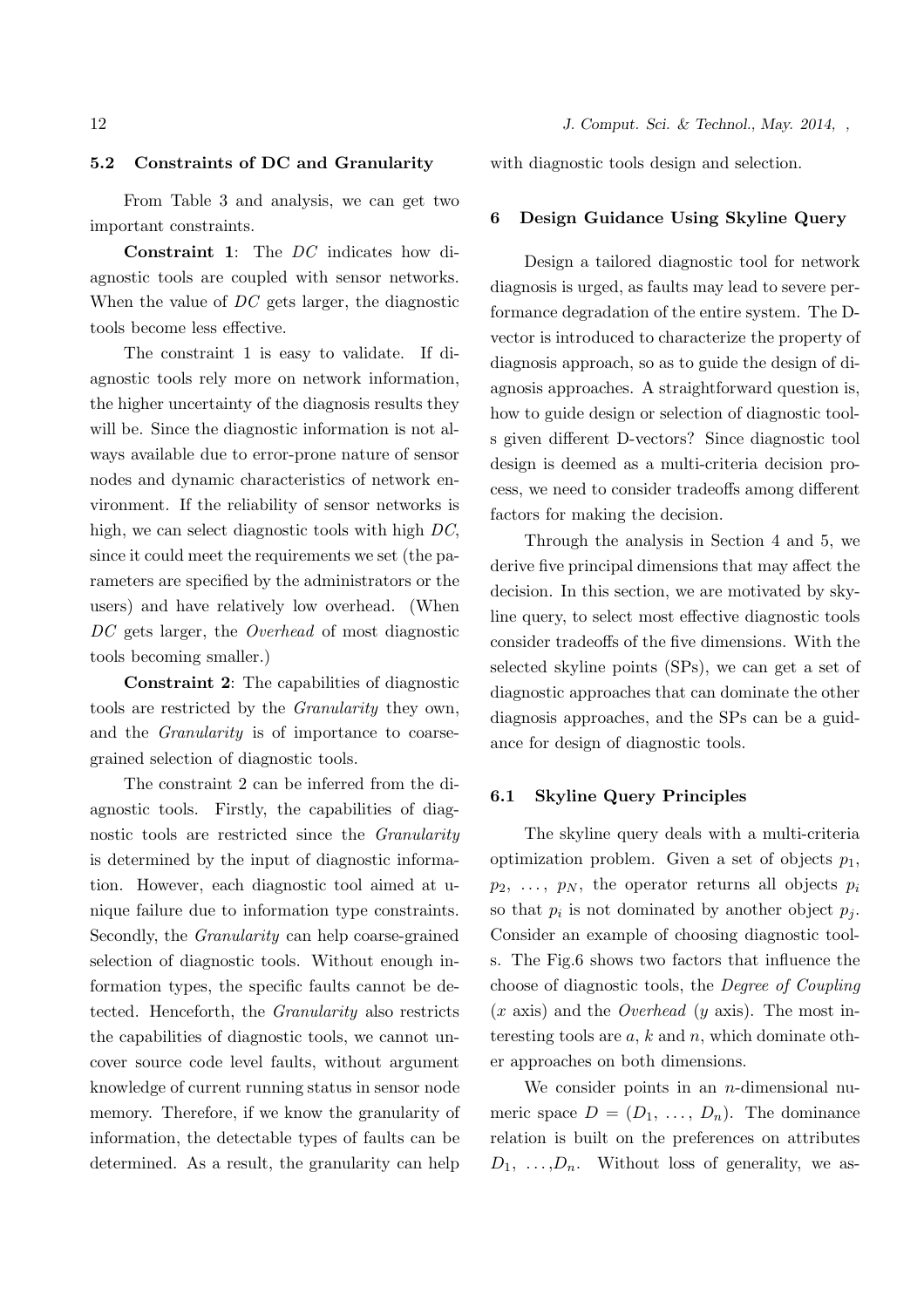*Rui Li et al.: Assessing Diagnosis Approaches for WSNs* 13

sume that, on  $D_1, \ldots, D_n$ , smaller values are more preferable.

Definition 2 (Dominance). For two points  $u$  and  $v$ ,  $u$  is said to dominate  $v$ , denoted by  $u \prec v$ , if for every dimension  $D_i$   $(1 \leq i \leq n)$ ,  $u.D_i \leq v.D_i$ , and there exists a dimension  $D_{i_0}$  $(1 \le i_0 \le n)$  such that  $u.D_{i_0} < v.D_{i_0}$ .

Given a set of points  $S$ , a point  $u$  is a skyline point if there does not exists another point  $v \in S$ such that  $v$  dominates  $u$ . The skyline on  $S$  is the set of all skyline points. Henceforth, a D-vector is considered to represent the property of a diagnosis approach such that we can obtain a set of diagnosis approaches.

Therefore, we need to tackle two questions as follows.

1) How do we form the space of potential Dvector points? Does all these points compose a complete set of all diagnosis approaches?

2) How to find skyline points from the space of potential D-vector points?

To answer the first question, we form the space of potential D-vector points based on combine and select existing diagnosis approaches under the influences made by the five principal factors. And it is a set of all potential diagnosis approaches that can be achieved using state-of-the-art techniques. With appropriate combination of different approaches, we can get all potential tools with expected capabilities.

And for the second question, we propose an algorithm, called NNS, to search the most effective diagnosis approach based on nearest neighbor query. The detailed NNS algorithm are described in Section 6.2.



Fig. 6: Example of skyline query using selection of diagnostic tools on two dimensions.

## 6.2 Skyline Query Algorithm

There exists many skyline query algorithms, such as Block Nested Loop (BNL), Divide and Conquer  $(D\mathcal{B}C)$ , Bitmap, Index, etc. And we take Nearest Neighbor based Skyline query algorithm (NNS), since it is effective and efficient.

NNS uses a nearest neighbor query (such as [22], which is described in Algorithm 1 in the space of diagnosis approaches, to get the minimum distance from the origin of the axes. Without loss of generality, we assume that the distance is computed according to  $L_1$ -norm.

Consider the example of choosing diagnostic tools. The first nearest neighbor is  $k$  (minimum distance from 0), it shows that  $k$  is part of the skyline. Then, all the points in the dominance region of  $k$  can be pruned, and the remaining space is divided into two parts based on the coordinates  $(k_x, k_y)$ : [0,  $k_x$ ), [0,  $\infty$ ) and [0,  $\infty$ ), [0,  $k_y$ ). It is shown in Fig.7a that first partition contains region 2, 3 and the second partition contains region 3 and 4. The partition has been done after the SP is found and inserted into a *to-do* list. When the to-do list is not empty, NNS recursively do the same procedure. For example, point a is the nearest neighbor in partition  $[0, k_x)$ ,  $[0, \infty)$ , which causes the insertion of  $[0, a_x)$ ,  $[0, \infty)$  and  $[0, k_x)$ ,  $[0, a_y)$  in the to-do list (as is described in Fig.7b). If the partition is empty, then we do not further divide and stop NNS. Finally, we obtain all the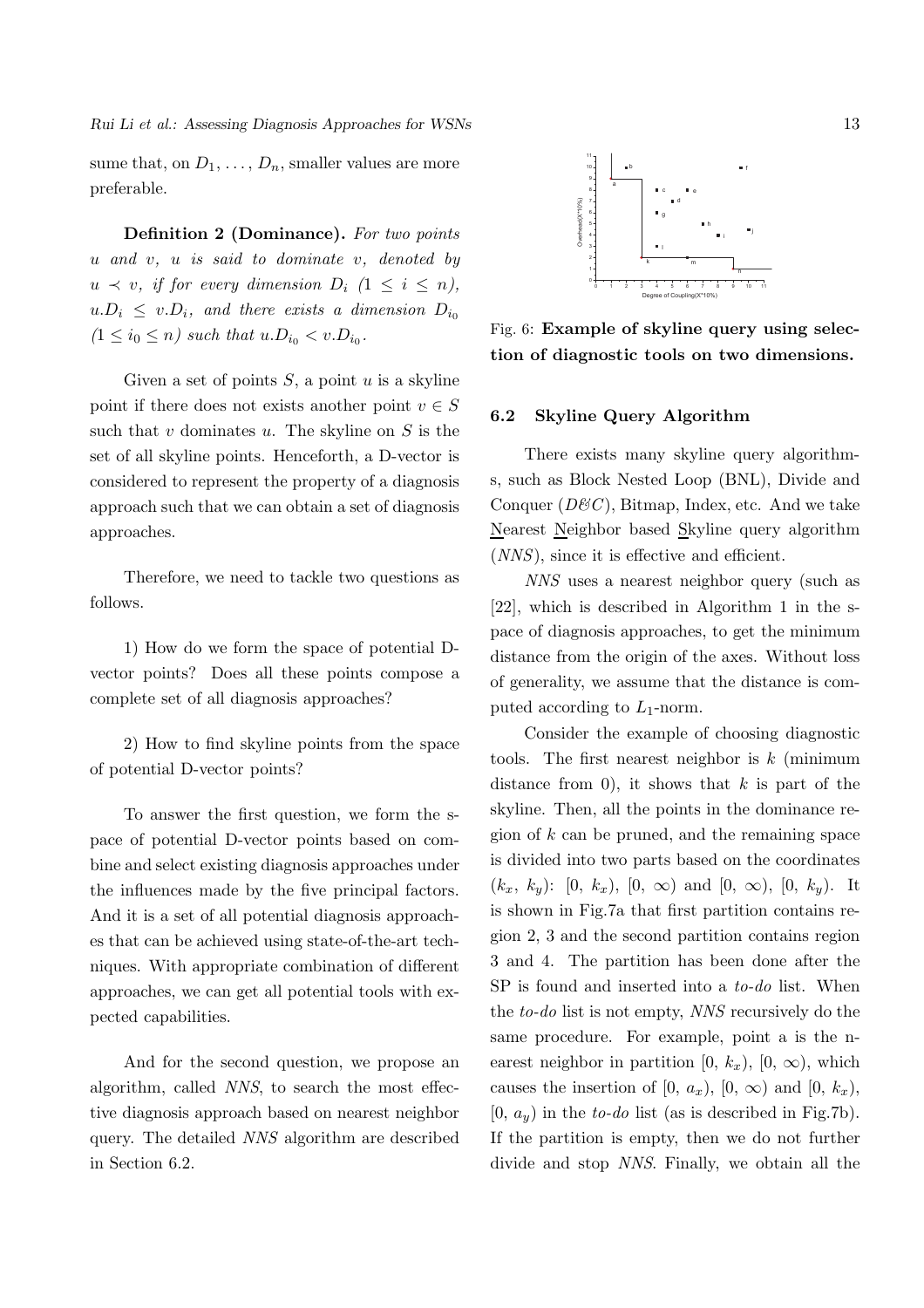14 *J. Comput. Sci. & Technol., May. 2014, ,*

SPs until all the subdivisions are finished. For N dimensional space, find each  $SP \text{ cost } N \text{ times } re$ cursively executions of NNS. The detailed NNS is described in Algorithm 2.

A D-vector contains five dimensions, such that we need to do  $NNS$  five times to obtain a SP, and until all the partitions are empty, then the  $NNS$ stops.



(a) Obtain diagnostic tool (b) Get the query result of di $k$  through nearest neighboragnostic tool  $a$  on subdivision search

Fig. 7: Example of NNS using two impact factors of diagnostic tools. (a) obtains tool  $k$  as part of the skyline query, while (b) get the query result of tool a.

| <b>Algorithm 1:</b> Nearest Neighbor Query                                    |           |  |
|-------------------------------------------------------------------------------|-----------|--|
| <b>Input:</b> the space of diagnosis approaches $S = (p_1, p_2,$              |           |  |
| $, p_N$ ) with d dimensions.                                                  |           |  |
| <b>Output:</b> nearest neighbor $p_i$ of S                                    |           |  |
| foreach <i>points in</i> $S$ do<br>$\mathbf{1}$                               |           |  |
| calculate the $p_i$ according to $L_1$ -norm;<br>$\mathbf{2}$                 |           |  |
| $\mathscr{N}\star \min Dist = \min \left\  \cdot \right\ _{L_1}$<br>3         | $\star$ . |  |
| partition space into $d$ subdivisions according to<br>$\overline{\mathbf{4}}$ |           |  |
| coordinate of $p_i$ ;                                                         |           |  |
| prune the dominance region of $p_i$ ;<br>5                                    |           |  |
| add d subdivisions to <i>to-do</i> list;<br>6                                 |           |  |
| obtain $p_i$ ;<br>$\overline{7}$                                              |           |  |
| end<br>$\bf{R}$                                                               |           |  |
|                                                                               |           |  |

| <b>Algorithm 2: NNS</b> |  |  |  |
|-------------------------|--|--|--|
|-------------------------|--|--|--|

| <b>Input</b> : nearest neighbors in each partition $p_i$ |                                                                |  |  |
|----------------------------------------------------------|----------------------------------------------------------------|--|--|
|                                                          | <b>Output</b> : SPs in S, which is denoted by $Q(q_1, q_2,$    |  |  |
|                                                          | $\ldots, q_M$ ).                                               |  |  |
|                                                          | <b>1 foreach</b> subdivision $p_i$ <b>do</b>                   |  |  |
| $\mathbf{2}$                                             | <b>if</b> the partition is not empty in to-do list <b>then</b> |  |  |
| 3                                                        | <b>do</b> Nearest Neighbor Query;                              |  |  |
| $\overline{\mathbf{4}}$                                  | add points to Q;                                               |  |  |
| 5                                                        | else                                                           |  |  |
| 6                                                        | the <i>to-do</i> list is empty;                                |  |  |
| $\overline{7}$                                           | end                                                            |  |  |
| end<br>8                                                 |                                                                |  |  |
| return stop;<br>9                                        |                                                                |  |  |
| end<br>10                                                |                                                                |  |  |
|                                                          |                                                                |  |  |

## 7 Evaluations

## 7.1 Experimental Setup

ate the effectiveness of various diagnosis annoac ate the effectiveness of various diagnosis approachin Fig.8. The prototype platform contains Telos-B motes with a MSP430 processor and a CC2420 transceiver. We apply the TinyOS 2.1 as our soft $s$  increases we do not have the power meter supply to set up to set up to set up to set up to set up to set up to set up to set up to set up to set up to set up to set up to set up to set up to set up to set up to set up ware development platform and have evaluated different diagnosis approaches with information collected from our prototype. We deploy a 61 nodes prototype to evalues. The network physical topology is described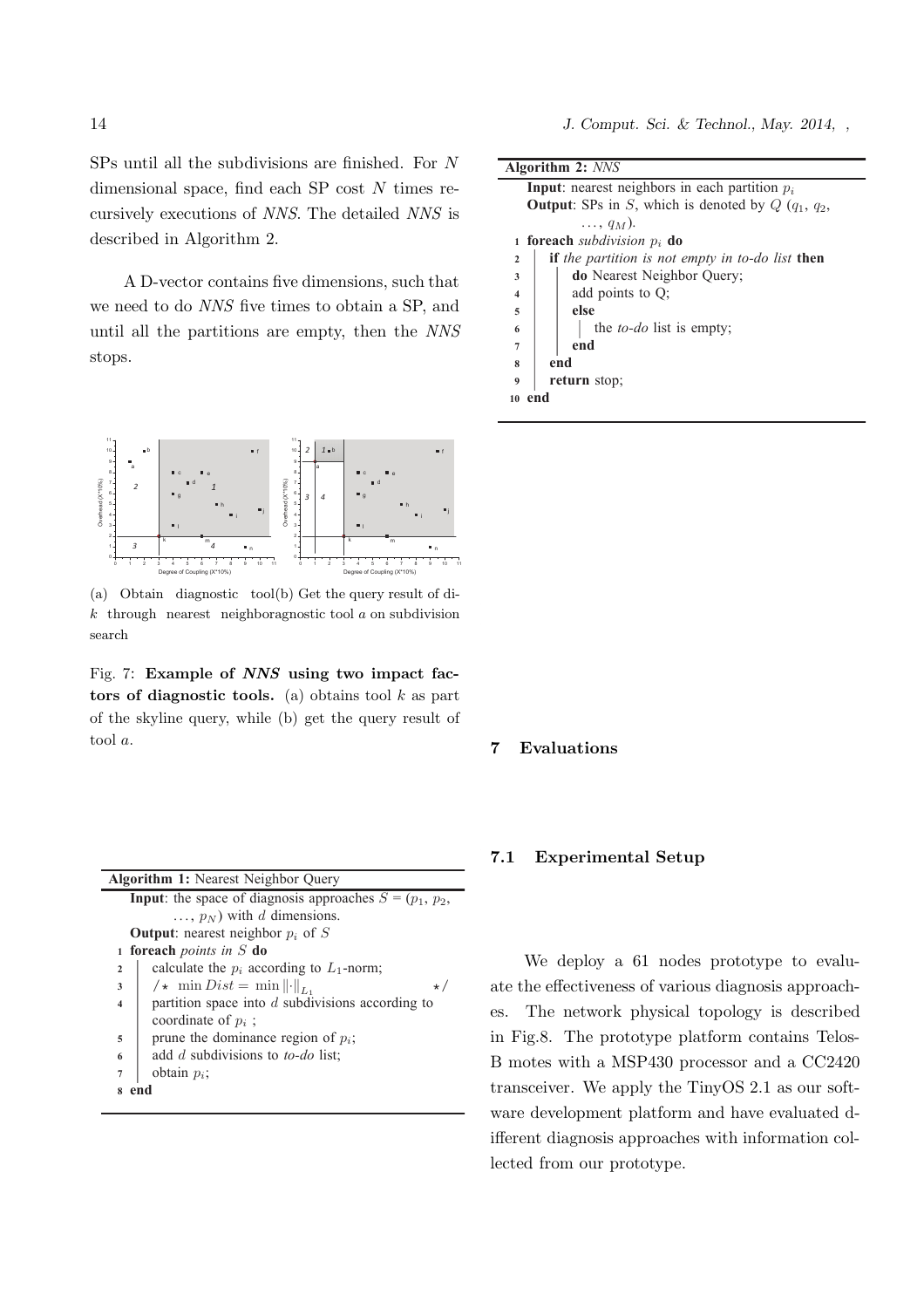

Fig. 8: Physical topology of our prototype. Our prototype contains 61 TelosB motes and the physical topology shows the data retrieval process. The blue links represent the ongoing data collection period, and the gray links show once two nodes have been communicated.

We collected three types of packets, and the content of each packet contains sensing information (96 bytes), neighbor information (96 bytes), and network statistical information (101 bytes). We use part of three packets' information for different diagnostic tools, and some of the approaches cannot be implemented in our system, such as the Powertracing [19], since we do not have the power meter supply to set up such an independent diagnostic system. Some typical diagnosis approaches in represent of D-vectors are illustrated in Table 4.

The goal of the evaluation is two-fold: Firstly, we evaluate the D-vector points in represent of typical diagnostic tools to validate the effectiveness of our approach. Secondly, we guide the design of diagnostic tools in GreenOrbs with selected skyline points, which shows the efficiency of D-vectors in design approaches for sensor networks.

## 7.2 Methodology

We implement diagnostic tools with two different granularity levels. One is out-network information level, we compare two typical diagnostic tools, called PAD [11] and Powertracing [19]. The other is in-network information level, we compare Sympathy [10] and TinyD2 [18] on this level. Since the diagnostic tools of global information level usually contain code level debugging techniques, we cannot employ this change after the network is established. So the results do not contain such tools, and even if the code level debugging tools are used, the system may still face faults coming from interactions of non-faulty components. We set the duty cycle as 10 minutes, so as to take different diagnosis approaches.

The metrics of each diagnostic tool we choose are shown in Table 5. For different diagnostic tools, we compare the D-vectors and the detected fault types. For implementation of skyline query, we generate potential D-vectors based on combinations of existing diagnosis approaches.

## 7.3 Fault Types and Skyline Query Results

Table 6 shows the detected fault types of typical diagnostic tools. Although TinyD2 is a more efficient diagnostic tool, the  $DC$  also stays high according to Table 4. That is to say, even though the TinyD2 can detect more failures, the tool still meet a high risk of unreliable diagnosis. Since it heavily relies on the statistical data that collected from sensor nodes.

Fig.9 shows the composition pattern of detected fault types with different diagnostic tools. We can see that Sympathy and TinyD2 receive a similar compositional pattern of the detected fault types. However, PAD is a little different from the former tools. And we cannot derive the results of Powertracing either in our prototype nor in [19]. The results of the fault compositional pattern illustrate that the diagnostic tools which hold similar capability is coming from the same granularity level.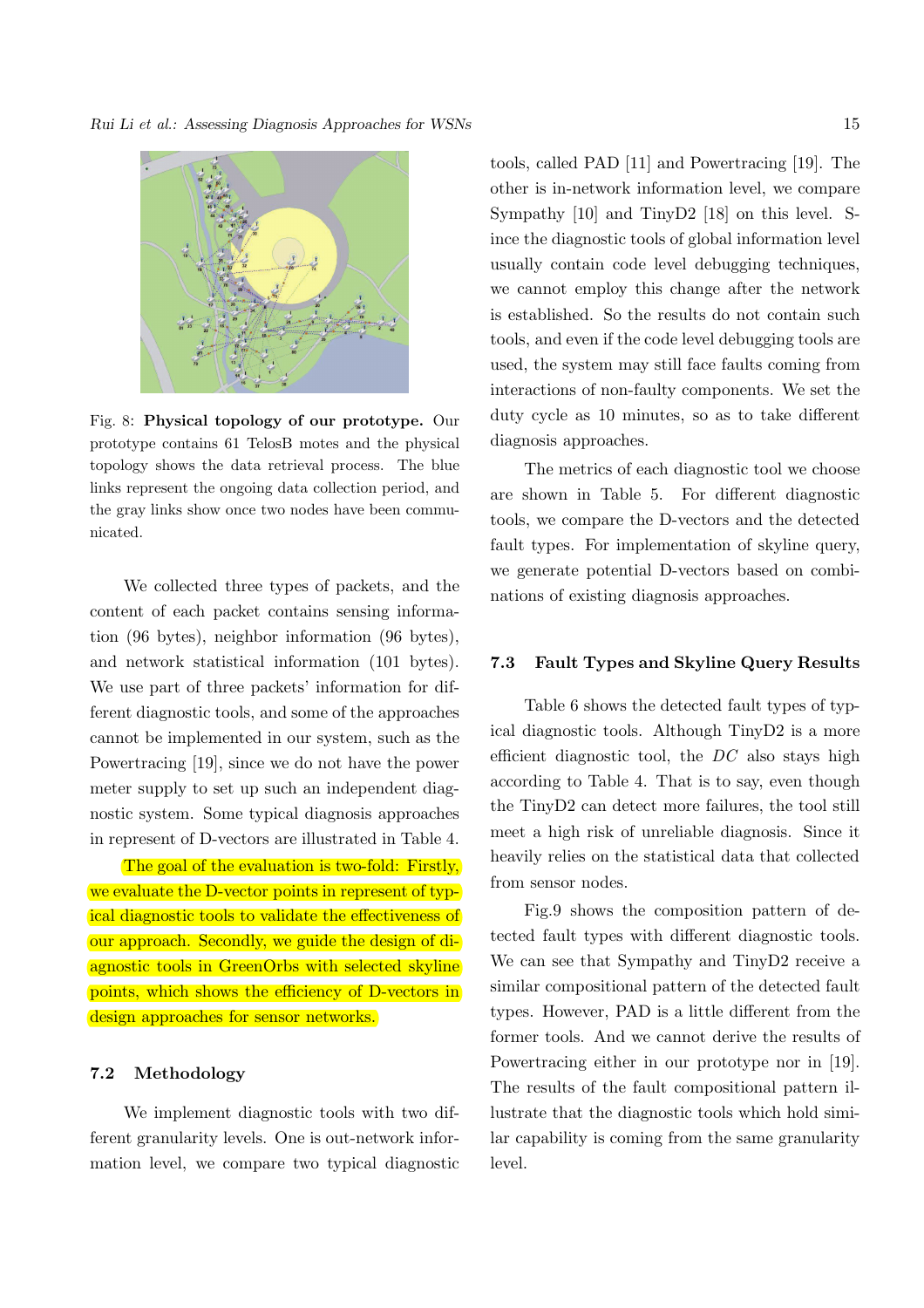| Diagnostic Tools   | D-vector (DC, Granularity, Overhead, Net-<br>work Reliability, Tool Reliability) |
|--------------------|----------------------------------------------------------------------------------|
| <b>PAD</b>         | (0.3122, 3, 0.05, 0.82, 0.89)                                                    |
| Powertracing       | $(0, 3, 1, 0.82, -)$                                                             |
| Sympathy           | (0.6938, 2, 0.12, 0.82, 0.85)                                                    |
| TinyD <sub>2</sub> | (0.8920, 2, 0.03, 0.82, 0.94)                                                    |
| Clairvoyant        | $(-, 1, 0.42, 0.82, -)$                                                          |

Table 4: D-vector points in represent of typical diagnosis approaches. Due to the implementation constraints, some values are missing.



Fig. 9: Fault compositional patterns of typical diagnostic tools. The capability of each tool is constrained by the granularity level. Sympathy and Tiny-D<sub>2</sub> hold a similar compositional pattern, since they are on the same granularity level.

The SPs are the diagnosis approaches which contain more delighted features that can be found through combination of existing diagnosis approaches. Table 7 shows the search results of all SPs in the space of potential D-vector points. The Powertracing is easy to validate, since it is an independent diagnosis approach, holds a DC of 0, and on the out-network level, no other points can dominate this point. TinyD2 is a low overhead diagnosis approach, since it stores the diagnosis reports on the nodes and transmits to sink if the report is required. On the in-network level, there exists no other points than TinyD2, that can dominate its overhead.

## 7.4 Impact of Overhead

The average overhead is used in evaluating different diagnostic tools, and the calculated results are described in Table 7. Overhead is an important factor that influences the design of diagnostic tools. Some sensor network users may not find this metric is important, they deem the diagnostic tools must be effective, whatever overhead they take. However, If they take more overhead than the application code itself, is this meaningful to establish such an sensor network application?

We need to choose the most effective tool under an acceptable overhead. As we can see from Powertracing, the overhead to establish such a system is unpredictable, and it is not scalable for large scale applications.

## 7.5 Design Guidance for GreenOrbs

GreenOrbs is a large scale working system contains up to 500 TelosB motes. In the operational period, we can get three types of packets to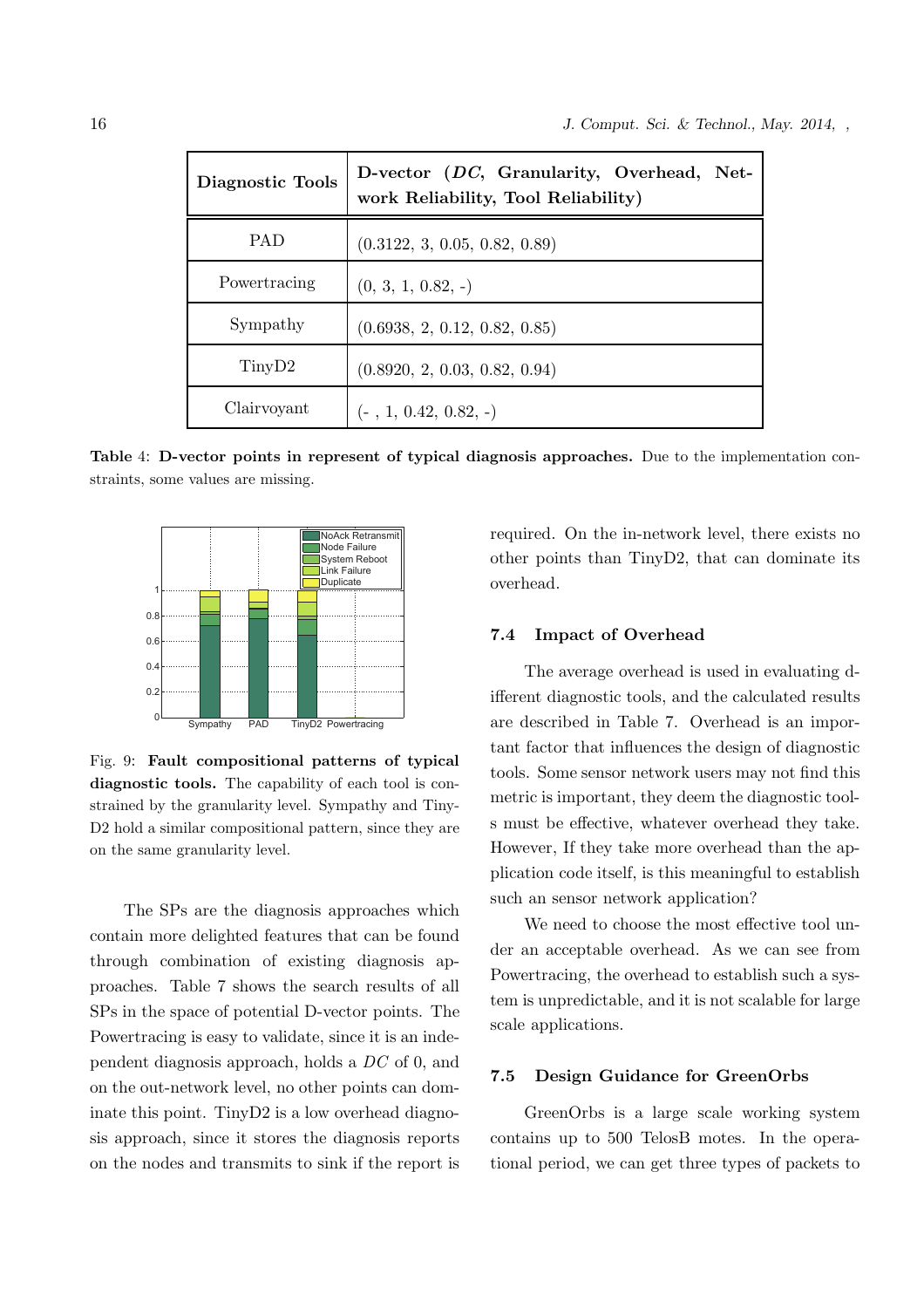| Diagnostic Tools   | <b>Metrics</b>                            |                          |  |
|--------------------|-------------------------------------------|--------------------------|--|
| Sympathy           | Connectivity Metrics                      | Routing Table,           |  |
|                    |                                           | Neighbor List.           |  |
|                    | Flow Metrics                              | Packet Transmitted,      |  |
|                    |                                           | Packet Received,         |  |
|                    |                                           | Sink Packet Transmitted, |  |
|                    |                                           | Sink Packet Received,    |  |
|                    |                                           | Sink Last Timestamp.     |  |
|                    | Node Metrics                              | Uptime,                  |  |
|                    |                                           | Good Packet Received,    |  |
|                    |                                           | Bad Packet Received.     |  |
| Tiny <sub>D2</sub> | Connectivity Metrics                      | Routing Table,           |  |
|                    |                                           | Neighbor List,           |  |
|                    |                                           | RSSI, ETX, LQI.          |  |
|                    | Flow Metrics                              | Packet Transmitted,      |  |
|                    |                                           | Packet Received,         |  |
|                    |                                           | Packet Retransmit.       |  |
|                    | Node Metrics                              | Packet Transmitted,      |  |
|                    |                                           | Packet Received,         |  |
|                    |                                           | Self-Transmitted,        |  |
|                    |                                           | Parent Change Times.     |  |
| PAD                | Network Topology                          |                          |  |
| Powertracing       | Current Pattern (measured by power meter) |                          |  |

Table 5: Metrics we take to evaluate different diagnostic tools. The Powertracing is a power meter aided method, we cannot get the power meter supply to implement the evaluation, so we get the results from [19].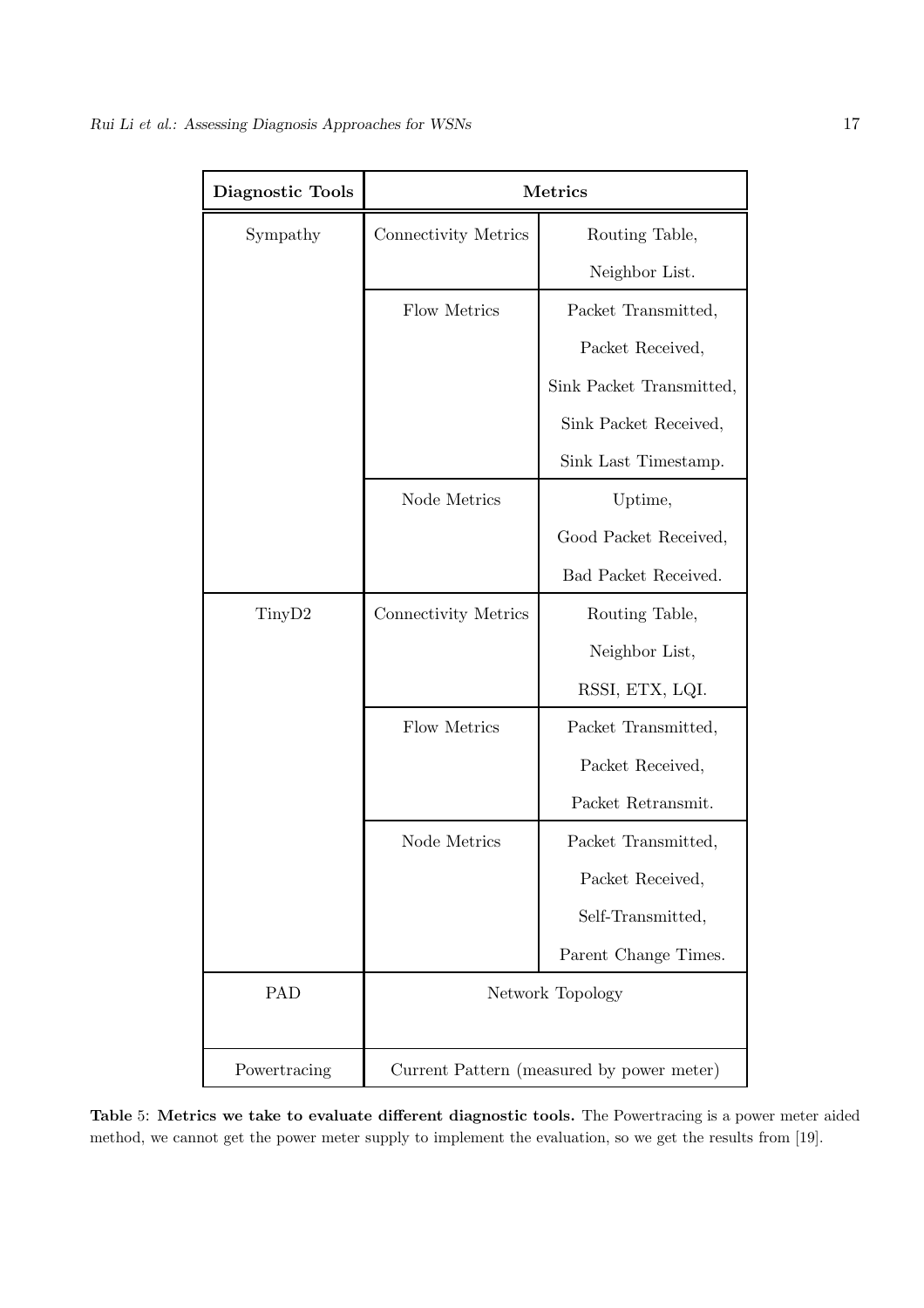| Typical<br>Diagnostic<br>Tool | <b>Fault Types Detected</b>                                                                                                                      |  |
|-------------------------------|--------------------------------------------------------------------------------------------------------------------------------------------------|--|
| Sympathy                      | Node Crash, Node Reboot, No Neighbors, No<br>Route, Bad Path to Node, Bad Node Transmit,<br>Bad Path to Sink                                     |  |
| <b>PAD</b>                    | Physical Damage, Software Crashes, Network<br>Congestion, Environmental Interference, Appli-<br>cation Flaws                                     |  |
| Powertracing                  | Router Failure, Antenna Failure, OS Crash,<br>Power Outage, Short Circuit, System Reboot                                                         |  |
| T <sub>inyD2</sub>            | Node Crash, Node Reboot, No Neighbors, No<br>Route, Bad Path to Node, Bad Node Transmit,<br>Bad Path to Sink, Parent Change, Duplicate<br>Packet |  |

Table 6: Fault types detected of various diagnostic tools. The TinyD2 can detect more failures than other diagnostic tools in our experiment.

| Diagnostic Tool    | DC     | Granularity | Avg. Overhead | SPs |
|--------------------|--------|-------------|---------------|-----|
| Sympathy           | 0.6938 | In-network  | 0.12          | no  |
| Tiny <sub>D2</sub> | 0.8920 | In-network  | 0.03          | Yes |
| <b>PAD</b>         | 0.3122 | Out-network | 0.05          | no  |
| Powertracing       | 0.0000 | Out-network | 1.00          | Yes |

Table 7: Evaluation of typical diagnostic tools in our prototype.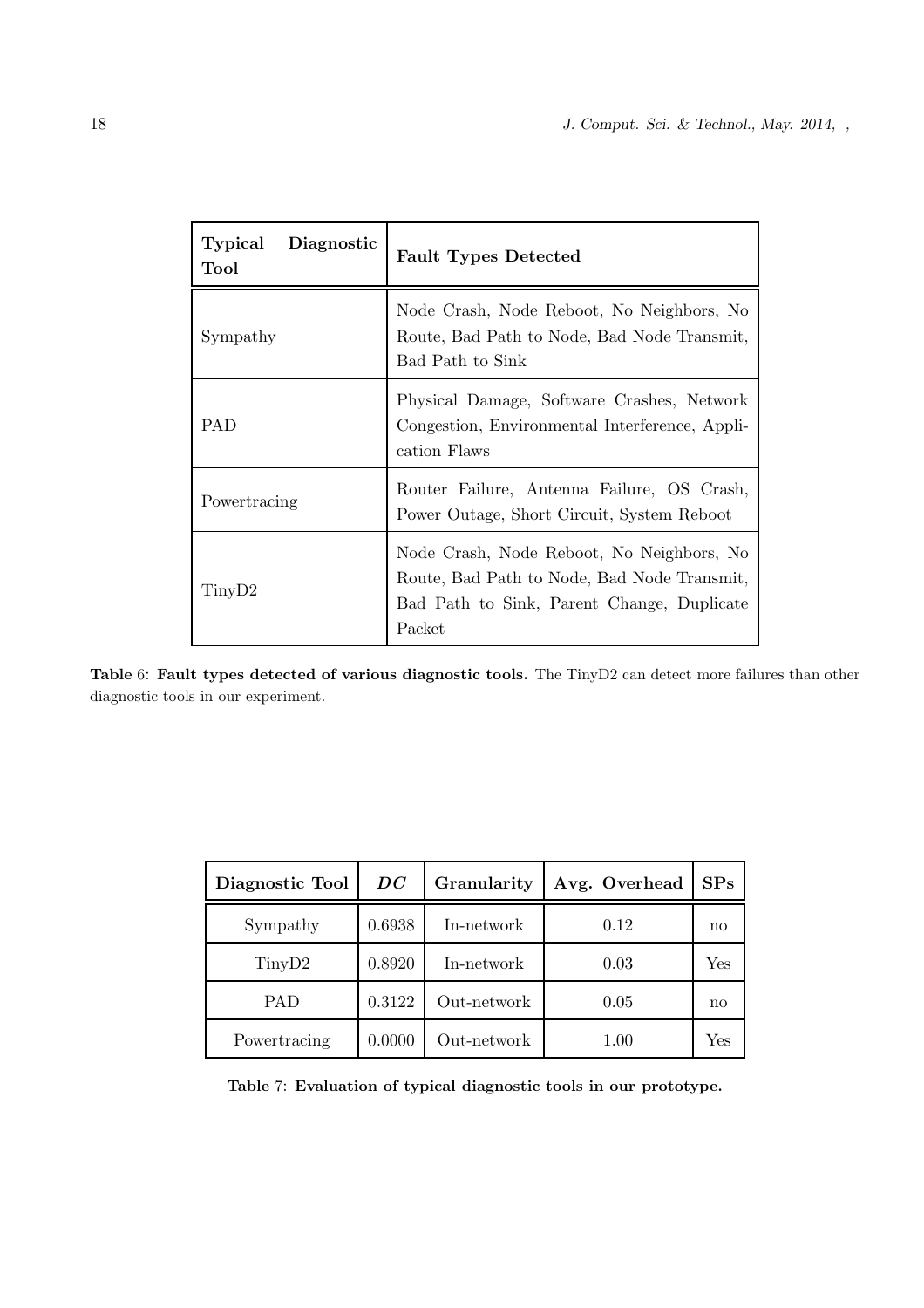*Rui Li et al.: Assessing Diagnosis Approaches for WSNs* 19

| Diagnostic Tool           | TinyD2                                                                                                                                                                                     |
|---------------------------|--------------------------------------------------------------------------------------------------------------------------------------------------------------------------------------------|
| DC                        | 0.5819                                                                                                                                                                                     |
| Granularity               | $\overline{2}$                                                                                                                                                                             |
| <b>Metrics</b>            | Neighbor list, Routing list, Packet send/receive time,<br>$\#~$ of $~$ packets $~$ transmitted/retransmitted, $~$ Radio $~$ on<br>times, $\#$ of duplicate packets, $\#$ of parent changes |
| Fault Types De-<br>tected | Node failure, Link failure, Routing failure, Ingress<br>drop                                                                                                                               |

Table 8: The chosen methods for GreenOrbs, which can meet the requirements of most effective tools under the granularity level of 2.

judge if there are faults happened during the deploy period. The procedure of how to use our proposed method to choose diagnostic tool is shown in Fig.10.

Firstly, we classified the granularity level of candidate diagnosis approaches into in-network level, and then consider a D-vector is probably as  $(DC, 2, Overhead, R_{sensor}, R_{diag})$ . Secondly, we find the SP of granularity level equals to 2, and TinyD2 is selected as the best approach that can be achieved. Since the granularity level and SPs are considered, the diagnosis approaches can be selected efficiently. In order to guide the design of efficient approaches, we recommend the diagnostic tool has a D-vector as  $(DC, 2, 0.03, 0.82, R_{dia}),$ with  $DC \leq DC_{TinvD2}$  and  $R_{diag} \geq R_{diag0}$ .

#### 8 Conclusion and Future Works

This paper presents D-vectors to characterize various diagnostic tools. Combined with a skyline query algorithm, named NNS, we derive a set of diagnosis approaches with dominated features in every dimensions, which can be used as a guidance for future designs. As far as we concern, it is the first work on analyze and quantify the correlation among properties of different diagnostic tools under the employment of real data traces.

With adoption of the D-vector, we can efficiently evaluate diagnosis approaches under the same system settings, and it also brings efficiently design or select diagnostic tools with relatively low overhead. Furthermore, we also take steps on understanding diagnosis in an different view through extensive experiments on design guidance of diagnosis approaches. For future works, we may focus on more practical ways of efficiently design diagnosis approaches in real applications.

## References

- [1] Mainwaring A, Culler D, Polastre J, Szewczyk R, Anderson J. Wireless sensor networks for habitat monitoring. Proc. of ACM WSNA, 2002.
- [2] Tolle G, Polastre J, Szewczyk R, Culler D, Turner N, Tu K, Burgess S, Dawson T, Buonadonna P, Gay D, et al. A macroscope in the redwoods. Proc. of ACM SenSys, 2005.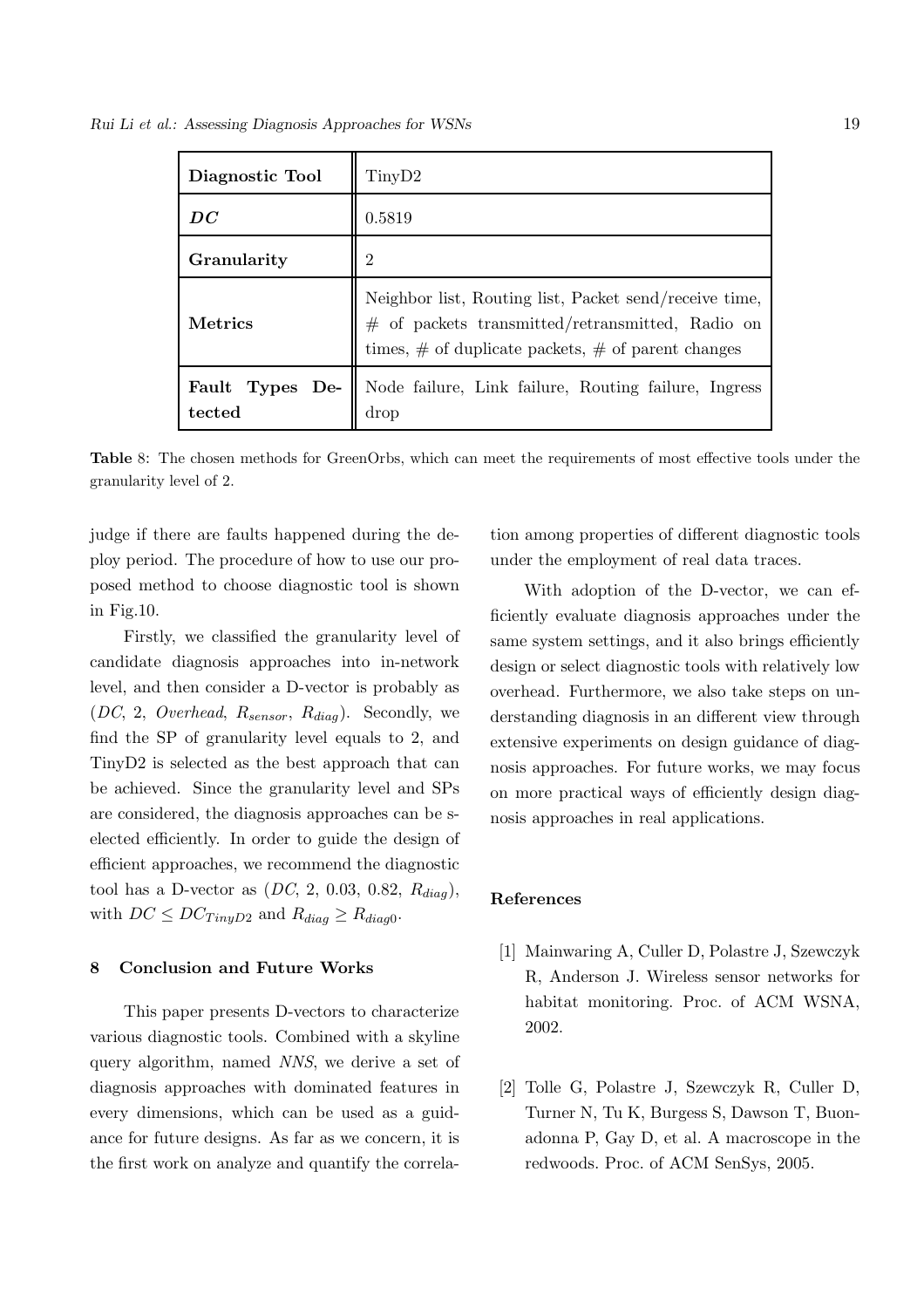20 *J. Comput. Sci. & Technol., May. 2014, ,*



Fig. 10: Workflow for design guidance. Design guidance of diagnostic tools using analysis of skyline points from all potential D-vectors.

- [3] Mao X, Miao X, He Y, Li X Y, Liu Y. Citysee: urban  $co<sub>2</sub>$  monitoring with sensors. Proc. of IEEE INFOCOM, 2012.
- [4] Xia M, Dong Y, Xu W, Li X, Lu D. Mc2: Multimode user-centric design of wireless sensor networks for long-term monitoring. ACM Transactions on Sensor Networks (TOSN), 2014, 10(3):52.
- [5] Dong W, Liu Y, Chen C, Bu J, Huang C, Zhao Z. R2: Incremental reprogramming using relocatable code in networked embedded systems. IEEE Transactions on Computers, 2013, 62(9):1837–1849.
- [6] Liu Y, He Y, Li M, Wang J, Liu K, Li X. Does wireless sensor network scale? a measurement study on greenorbs. IEEE Transactions on Parallel and Distributed Systems, 2013, 24(10):1983–1993.
- [7] Zhang H, Ma H, Li X Y, Tang S. Innetwork estimation with delay constraints in wireless sensor networks. IEEE Transactions on Parallel and Distributed Systems, 2013,  $24(2):368-380.$
- [8] Cao Q, Abdelzaher T, Stankovic J, Whitehouse K, Luo L. Declarative tracepoints: A programmable and application independent

debugging system for wireless sensor networks. Proc. of ACM SenSys, 2008.

- [9] Yang J, Soffa M L, Selavo L, Whitehouse K. Clairvoyant: A comprehensive source-level debugger for wireless sensor networks. Proc. of ACM SenSys, 2007.
- [10] Ramanathan N, Chang K, Girod L, Kapur R, Kohler E, Estrin D. Sympathy for the sensor network debugger. Proc. of ACM SenSys, 2005.
- [11] Liu K, Li M, Liu Y, Li M, Guo Z, Hong F. Passive diagnosis for wireless sensor networks. Proc. of ACM SenSys, 2008.
- [12] Khan M M H, Le H K, Ahmadi H, Abdelzaher T F, Han J. Dustminer: Troubleshooting interactive complexity bugs in sensor networks. Proc. of ACM SenSys, 2008.
- [13] Li P, Regehr J. T-check: Bug finding for sensor networks. Proc. of ACM/IEEE IPSN, 2010.
- [14] Sookoor T, Hnat T, Hooimeijer P, Weimer W, Whitehouse K. Macrodebugging: Global views of distributed program execution. Proc. of ACM SenSys, 2009.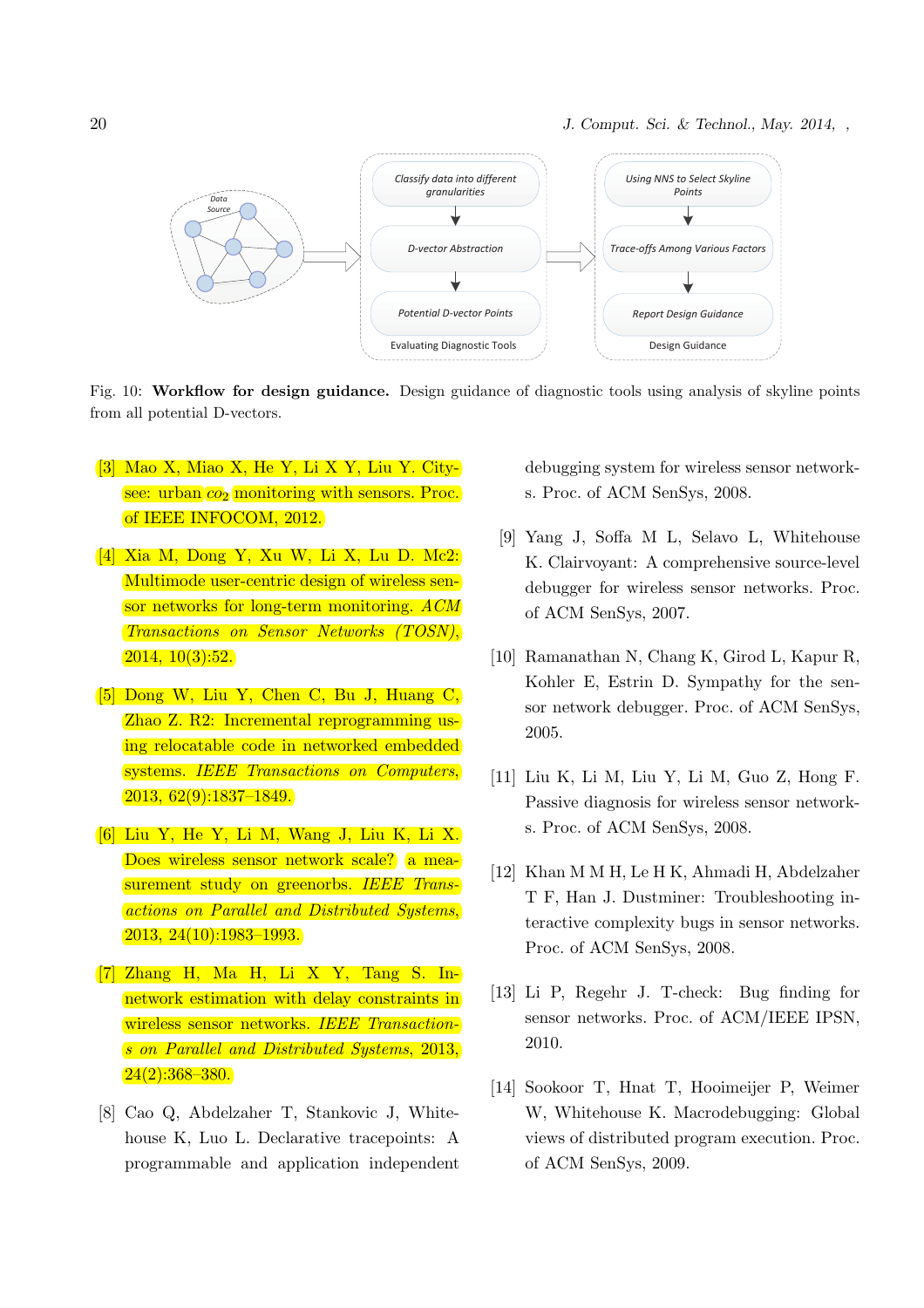- [15] Woo A, Tong T, Culler D. Taming the underlying challenges of reliable multihop routing in sensor networks. Proc. of ACM SenSys, 2003.
- [16] Khan M M H, Luo L, Huang C, Abdelzaher T. Snts: Sensor network troubleshooting suite. Proc. of IEEE DCOSS, 2007.
- [17] Girod L, Elson J, Cerpa A, Stathopoulos T, Ramanathan N, Estrin D. Emstar: A software environment for developing and deploying wireless sensor networks. Proc. of USENIX Annual Technical Conference, 2004.
- [18] Liu K, Ma Q, Zhao X, Liu Y. Self-diagnosis for large scale wireless sensor networks. Proc. of IEEE INFOCOM, 2011.
- [19] Khan M, Le H, LeMay M, Moinzadeh P, Wang L, Yang Y, Noh D, Abdelzaher T, Gunter C, Han J, et al. Diagnostic powertracing for sensor node failure analysis. Proc. of ACM/IEEE IPSN, 2010.
- [20] Borzsony S, Kossmann D, Stocker K. The skyline operator. Proc. of IEEE ICDE, 2001.
- [21] Tan K, Eng P, Ooi B. Efficient progressive skyline computation. Proc. of VLDB, 2001.
- [22] Hjaltason G, Samet H. Distance browsing in spatial databases. ACM Transactions on Database Systems, 1999, 24(2):265–318.
- [23] Papadias D, Tao Y, Fu G, Seeger B. An optimal and progressive algorithm for skyline queries. Proc. of ACM SIGMOD, 2003.
- [24] Mo L, He Y, Liu Y, Zhao J, Tang S, Li X Y, Dai G. Canopy closure estimates with greenorbs: Sustainable sensing in the forest. Proc. of ACM SenSys, 2009.
- [25] Stamatis D. Failure mode and effect analysis: Fmea from theory to execution. Productivity Press, 2003.

[26] Werner-Allen G, Lorincz K, Johnson J, Lees J, Welsh M. Fidelity and yield in a volcano monitoring sensor network. Proc. of USENIX OSDI, 2006.



Rui Li received his BS degree in Department of Applied Mathematics from Xidian University in 2006. He is currently a master-doctoral program graduate student at Xi' an Jiaotong University, and has been qualified as a PhD candidate in Department of Computer Science and Tech-

nology. His main research interests include wireless ad hoc and sensor networks, and pervasive computing. He is a student member of ACM and CCF.



Dr. Kebin Liu received his BS degree in Department of Computer Science from Tongji University, and an M-S and PhD degree in Shanghai Jiaotong University, China. He is currently an assistant research fellow in Tsinghua University. His research interests include Wireless Sensor Net-

works, Pervasive Computing, and Network Diagnosis. He is a member of IEEE and a member of ACM.



Dr. Xiang-Yang Li is a professor at the Illinois Institute of Technology. He holds EMC-Endowed Visiting Chair Professorship at Tsinghua University. He currently is distinguished visiting professor at Xi' an Jiaotong University and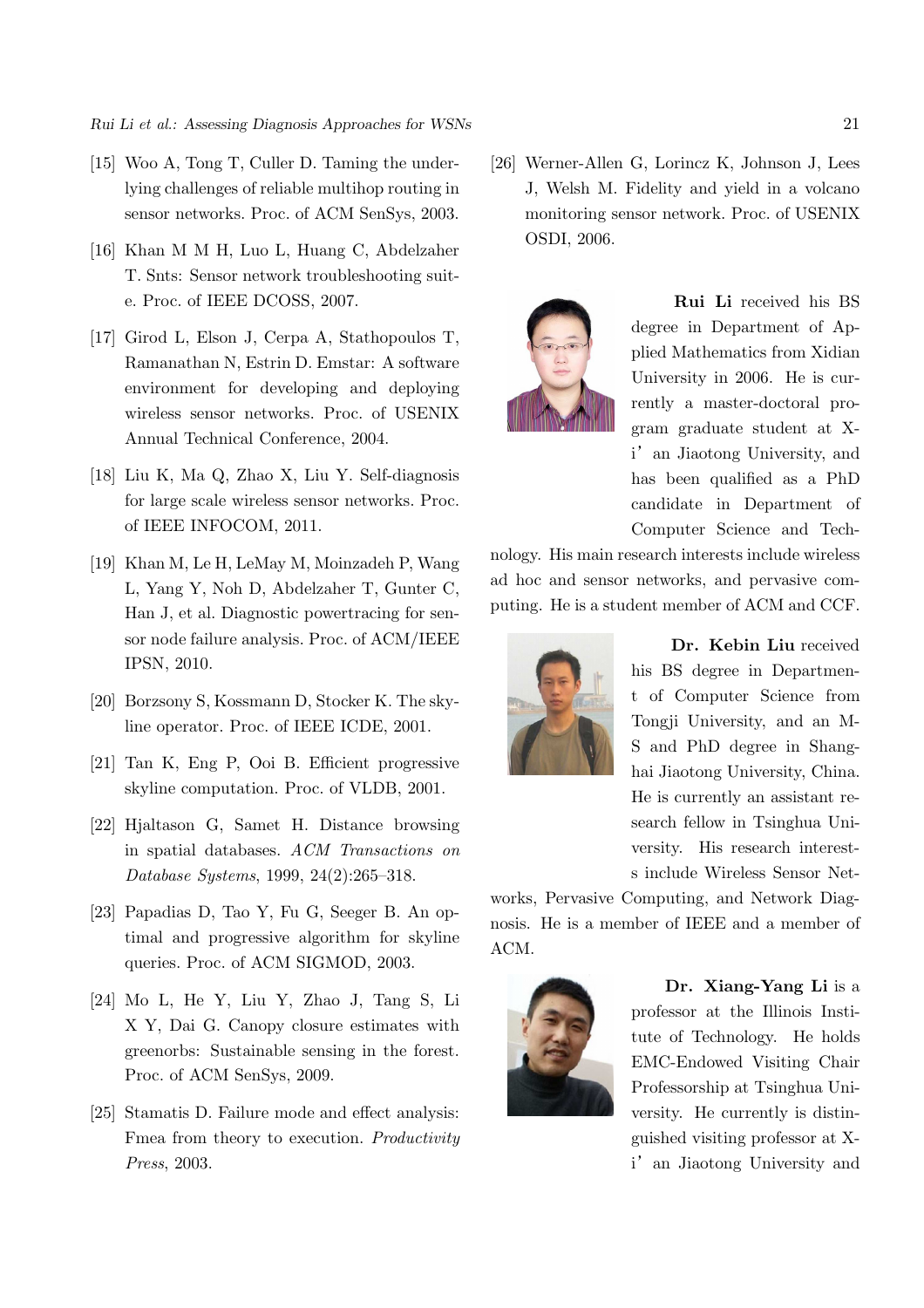University of Science and Tech-

nology of China. He is a recipient of China NSF Outstanding Overseas Young Researcher (B). Dr. Li received MS (2000) and PhD (2001) degree at Department of Computer Science from University of Illinois at Urbana-Champaign, a Bachelor degree at Department of Computer Science and a Bachelor degree at Department of Business Management from Tsinghua University, P.R. China, both in 1995. His research interests include mobile computing, cyber physical systems, wireless networks, security and privacy, and algorithms. Dr. Li is an editor of several journals, including IEEE Transaction on Parallel and Distributed Systems, IEEE Transaction on Mobile Computing. He has served many international conferences in various capacities. He is a senior member of IEEE and a member of ACM.



Dr. Yuan He received his BE degree in Department of Computer Science and Technology from University of Science and Technology of China (USTC) , his ME degree in Institute of Software, Chinese Academy of Sciences, and his PhD degree in the Department of Computer Science and En-

gineering, Hong Kong University of Science and Technology. He is currently a lecturer in Tsinghua University. His research interests include sensor networks, peer-to-peer computing, and pervasive computing. He is a member of the IEEE and ACM.



Dr. Wei Xi received the B.S. degree from Xidian University,  $Xi'$  an, China, in 2006, and the Ph.D. degree from Xi'an Jiaotong University, Xi'an, China, in 2014, both in computer science. He has been a postdoctoral research fellow at Xi'an Jiaotong University. His main research interests include

wireless networks, smart sensing, and mobile computing. Dr. Xi is a member ACM, IEEE, and CCF.



Zhi Wang is currently a doctoral program graduate student at Xi' an Jiaotong University, and has been qualified as a PhD candidate in Department of Computer Science and Technology. His main research interests include wireless ad hoc and sensor networks, smart space and pervasive com-

puting.



Dr. Jizhong Zhao received the B.S. and M.S. degrees in mathematics and Ph.D. degree in computer science with a focus on distributed systems from Xi' an Jiaotong University, Xi' an, China, in 1992, 1995, and 2001, respectively. He is a Professor with the Computer Science and

Technology Department, Xi<sup>'</sup> an Jiaotong University. His research interests include computer software, pervasive computing, distributed systems, network security. Dr. Zhao is a member of ACM, IEEE and CCF.



Dr. Meng Wan is an associate professor at Center for Science and Technology Development, Ministry of Education, Beijing. He received his Ph.D. degree from Wuhan University